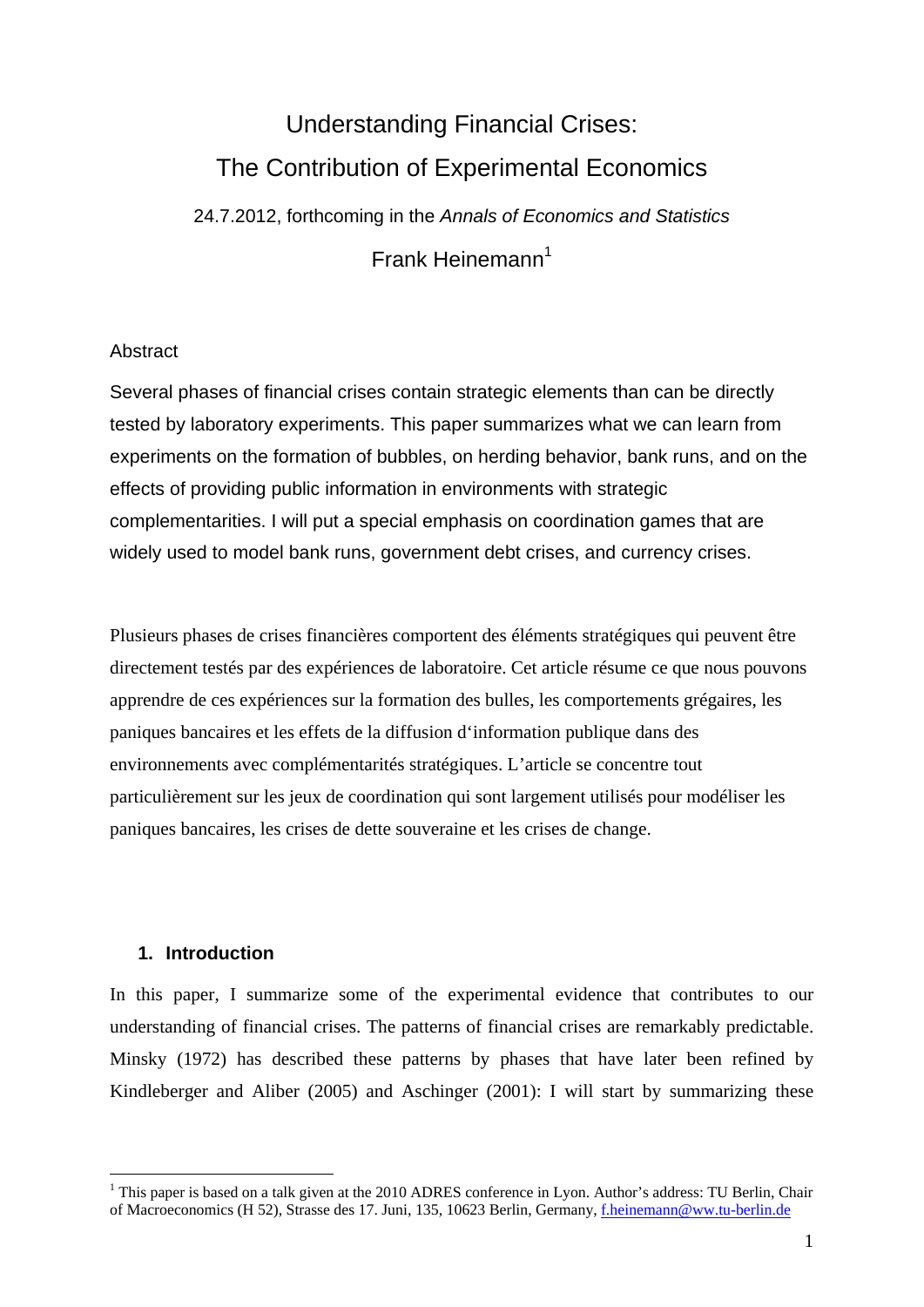phases and emphasizing, which aspects of financial crises have actually been analyzed by laboratory experiments.

1*. Trigger*: The chain of events leading to an eventual crisis is started by an exogenous event like a new technology, financial market innovation, or change in regulation. For example, financial market liberalization of the 1980s caused overinvestment in several emerging markets and eventually resulted in banking and currency crises in those countries. In the  $19<sup>th</sup>$ century, overinvestment in the new railway industry caused several banking crises in particular in the United States. The dot.com bubble of the late 1990s is still in most people's memory. The subprime crisis was triggered by a combination of governmental home-owner programs, the upcoming instrument of collateralized debt obligations, and deregulation of banks in the U.S.

2. *Boom*: The innovations described above open new opportunities for profitable investment. Profits in the respective industries rise and capital is redirected from other industries towards investment in the new technology. Financing these investments requires credit.

3. *Credit expansion*: Banks are transforming short-term deposits into long-term credits. Credit expansion is attained by various instruments. Reducing downpayment or equity ratio in financing real estate or other investment projects allows more voluminous debt contracts. Means that are often observed are adjustments in credit lines granted by banks to portfolio holders. Usually, one can borrow up to a certain fraction of the portfolio's market value. In boom phases, banks raise this ratio. Mortgage loans in the U.S. sometimes rose to above 100% of a house's market value. Banks justified this by the expected increase in housing prices. In the late 1990s similar developments applied to stock markets, where banks fuelled the dot.com bubble by raising the credit lines of stock holders allowing them to purchase more shares on credit. Credit expansion can be measured by the relation of credit volume to GDP. Before crises, this ratio rises significantly (Kaminsky and Reinhart, 1999).

4. *Destabilizing speculation*: On average, speculation stabilizes prices. But, credit expansion activates funds that ask for investment opportunities. Attracted by rising asset prices, investors buy similar assets on credit to speculate on further price increases. Uninformed players invest in the same industries and follow those whom they perceive to be informed. We call such behavior herding. It leads to asset price bubbles and overinvestment in the respective industries. In experiments, we can simulate price bubbles and analyze under which conditions they arise. We can also analyze herding and whether irrational behavior amplifies or mitigates herding effects.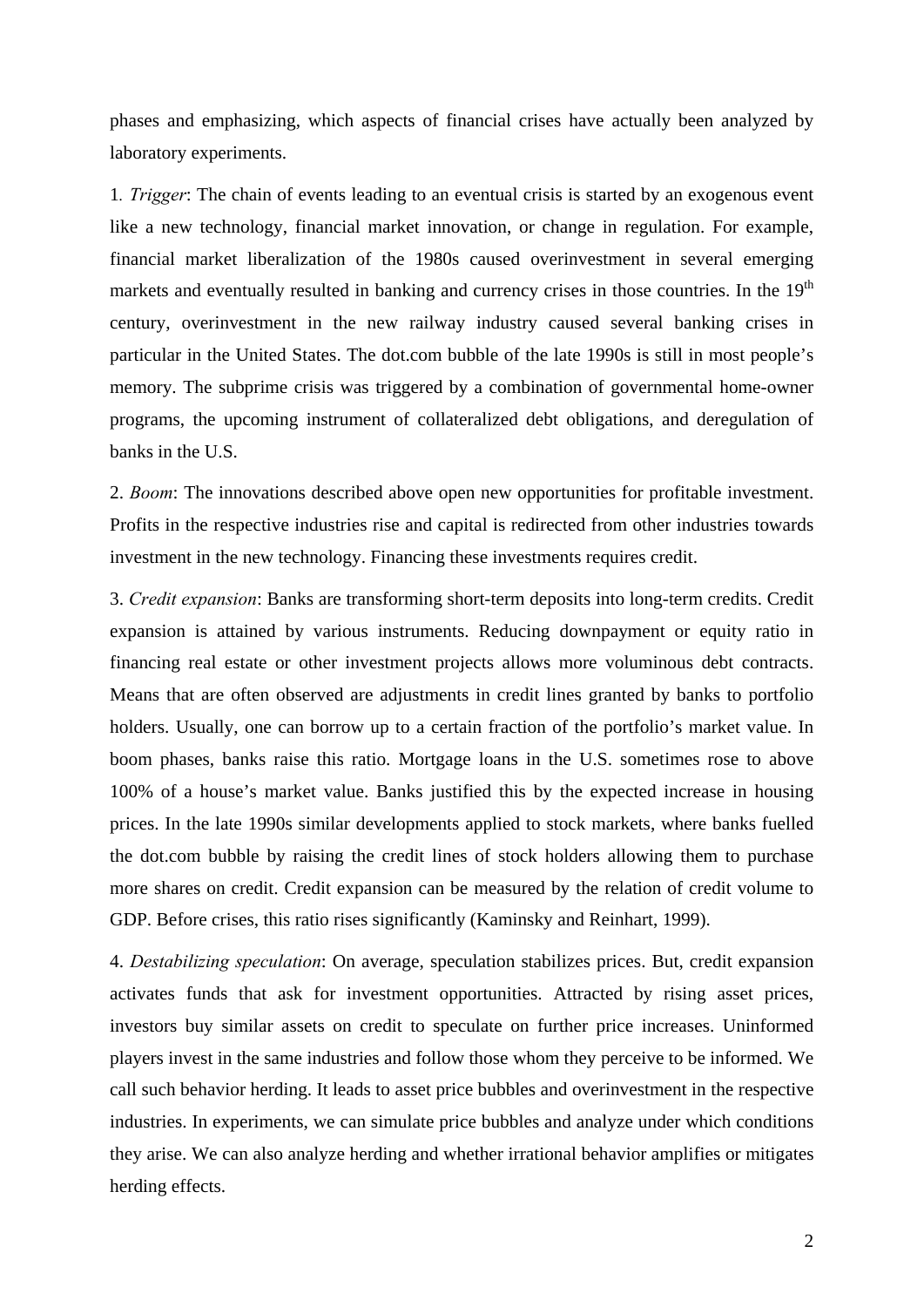5. *Crash*: Eventually, profits do not live up to previous expectations, and banks must write off parts of the outstanding debt. The billion-dollar question is, of course, when does a bubble collapse? I will show you one experiment on a model with predictable (and rational) bubbles and crashes.

6. *Reversal of capital flow*: Once investors realize that the party is over, they try to withdraw their funds and reverse the capital flow. The outflow of capital eventually triggers bankruptcies of individual firms or countries or a currency crisis, when the central bank is running out of reserves. Excess supply of the formerly hip assets causes their prices to fall. Eventually, it becomes common knowledge that the bubble is bursting and more investors try to withdraw their funds.

7. *Panic*: The fear of further losses triggers panic sales that cause an even more rapid decline in asset prices. The bubble bursts. Panic sales can be analyzed in laboratory experiments by varying external conditions.

8. *Liquidity squeeze*: Since all market participants want to sell assets, liquidity is scarce. Banks compete for liquidity which drives up money demand and interest rates. Banks in distress may be run by depositors. Lack of trust in a bank's liquidity may trigger a bank run that brings forth the bank's illiquidity.

9. *Liquidity spirals*: To gather the necessary liquidity, banks sell long-term assets. Since many banks are on the same side of the market, asset prices fall and may even fall below their fundamental value that is given by the expected present value of future dividends. The subprime crisis led to such an undervaluation in spring 2009. The decline of asset prices reduces the value of banks. Liquidity spirals lead to contagion vie market prices from illiquid banks forced to sell assets to formerly liquid banks that subsequently face losses on their asset portfolios. The higher the losses, the more depositors withdraw from these banks as well, so that they may also become illiquid in the end. Eventually, the whole banking sector may be threatened with default.

Bank runs, refinancing games, speculative currency attacks, and liquidity spirals have in common that they are coordination games with strategic complementarities and multiple equilibria. Diamond and Dybvig (1983) formalize this aspect in a bank-run model. In this paper, I will provide experimental evidence on such coordination games and explore whether behavior can be predicted, how actual behavior can be described, and how behavior depends on payoff structure, information, and on uninformative extrinsic events.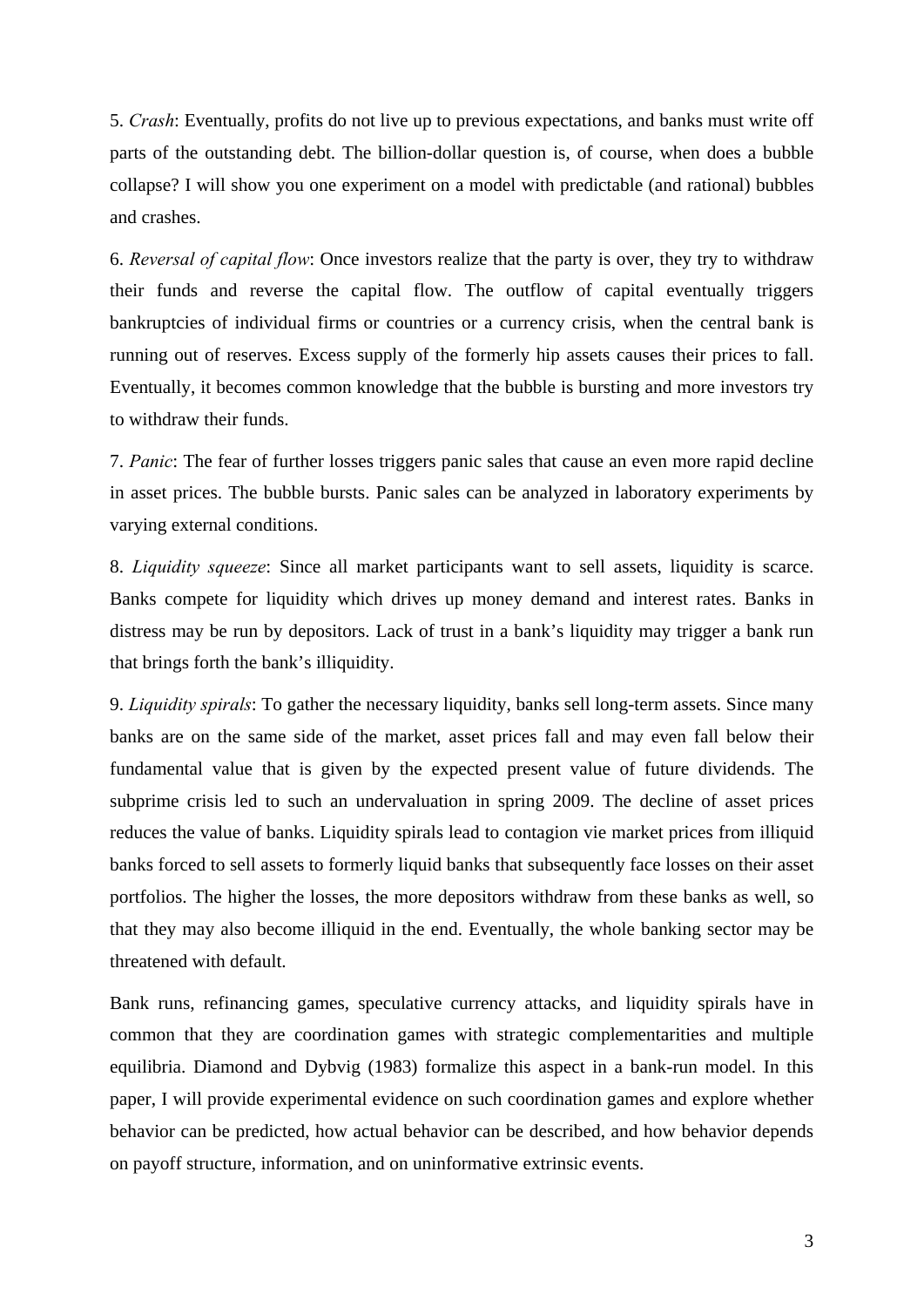## **2. Bubbles and Crashes: Rational Behavior?**

One of the questions investigated by experimental economics is under which conditions bubbles can occur. The theoretical literature distinguishes rational and irrational bubbles. $<sup>2</sup>$  In</sup> the built up of financial crises both types of bubbles may play a role. The first experiment on bubbles has been designed by Smith, Suchaneck, and Williams (1988): they put subjects in an environment, in which they can repeatedly trade an asset with an exogenously given fundamental value that is decreasing from period to period. The model has a unique equilibrium in which the asset price equals the fundamental and agents should not trade. In the experiment, however, subjects trade at prices rising quickly above the fundamental value in early periods and below the fundamental in later periods. The experiment has been replicated several times with varying conditions leading to similar result. This may be taken as evidence that irrational bubbles can occur.

Note that a subject can make an arbitrage profit by selling her or his own units of the asset when the price is above the fundamental and buying when the price is below. Thus, Dufwenberg, Lindqvist, and Moore (2005) invited subjects who had previously participated in the same experiment. If at least 1/3 of subjects are experienced in the sense that they participated in the experiment before, bubbles do not arise. Experienced traders seem to recognize opportunities of arbitrage and drive the price towards the fundamental. We may conclude that irrational bubbles cannot occur repeatedly on the same market and under the same circumstances. This fits very well to the observation that the trigger of a crisis is different each time a bubble builds  $up$  – and each time those who speculate on the bubble say "this time is different."<sup>3</sup> Hence, we should not expect a dot.com bubble to reappear, neither a bubble on tulips or railway companies, unless they come up with a very new business model that confuses market participants to such a degree that they do not recognize the similarity with previous bubbles. Whenever sufficiently many traders recognize a situation as similar to a previous bubble, they will speculate against it and thereby prevent it from becoming large enough to cause a crisis.

While this gives us some insight, under which circumstances irrational bubbles can be ruled out, the positive questions, what causes bubbles to arise and how large can they get, are more difficult to answer. The size of bubbles seems to be affected by uncertainty about fundamentals and by symmetry of information about fundamentals. Sutter, Huber, and

1

<sup>&</sup>lt;sup>2</sup> Rational bubbles are equilibria in which assets are priced above their fundamental value, while irrational bubbles are non-equilibrium phenomena. Tirole (1985) analyses conditions for existence of rational bubbles.

<sup>&</sup>lt;sup>3</sup> The recent book by Reinhart and Rogoff (2009) emphasises the different justifications of historical bubbles.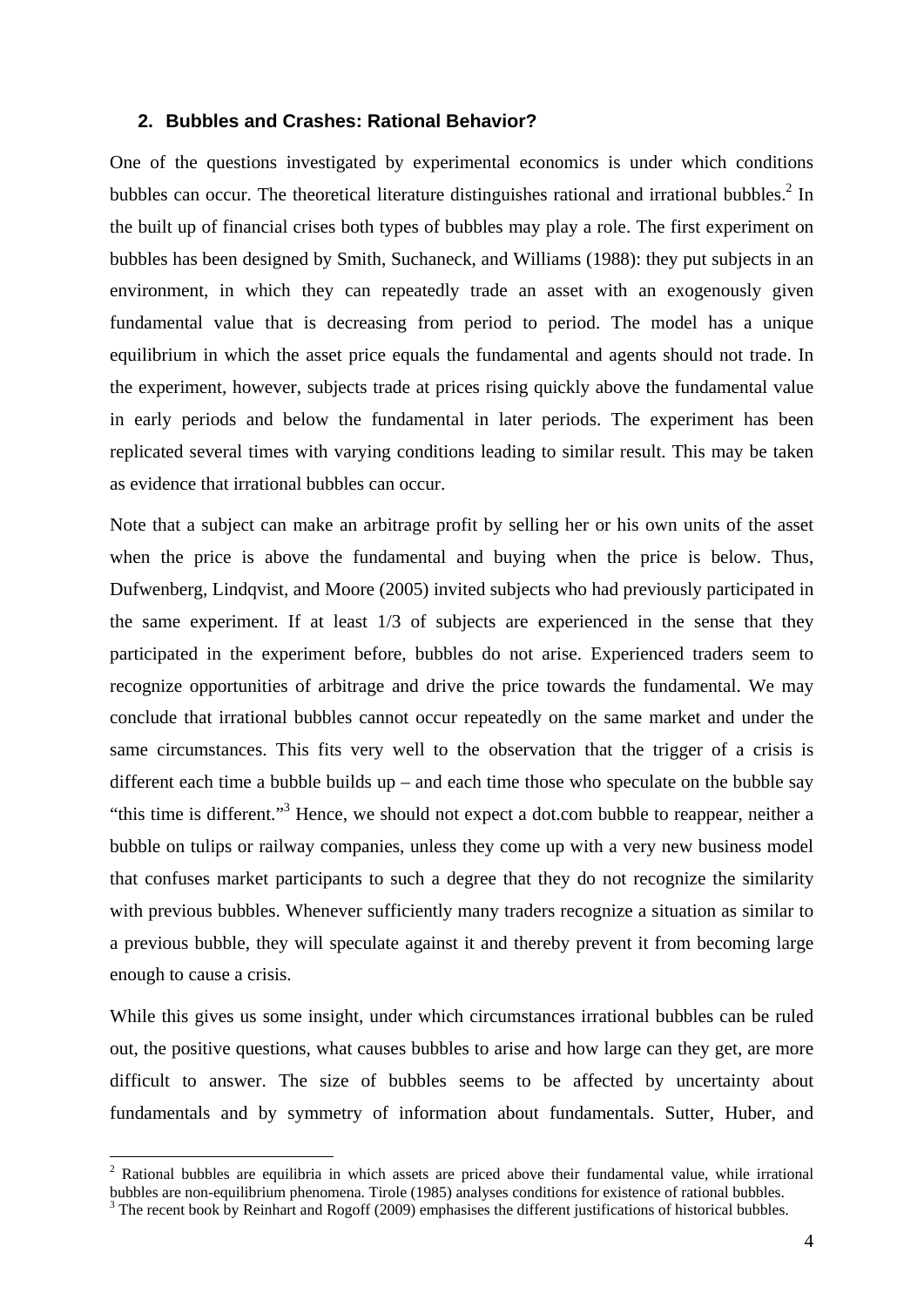Kirchler (2012) build up on Smith et al. (1988) and compare treatments with symmetrically informed subjects to treatments in which some subjects receive more precise information than others. In treatments with asymmetric information, bubbles are significantly smaller than in treatments with symmetric information. The authors argue that this effect may be due to uninformed traders acting more cautiously to avoid exploitation by better informed traders, who reveal their information over time by affecting the price through their orders. However, it is not clear, why less cautious trading behavior should lead to a systematic *positive* bias between asset price and fundamental value.

Abreu and Brunnermeier (2002) provide a model of a rational bubble. Each subject possesses an asset and may sell this asset (to the experimenter) any time until the game is ending. If a player holds the asset until the end of the game, it yields a commonly known payoff (fundamental value). Before that, subjects can sell the asset to the experimenter at a price that is rising over time and eventually rises above the fundamental value, resembling a bubble. However, as soon as a certain fraction of subjects has sold the asset, the bubble bursts and remaining asset holders receive the fundamental value only. The payoff structure is illustrated in Figure 1. With perfect information, the unique equilibrium prescribes that all subjects should sell their assets at the first instance, when the price rises above the fundamental. However, the authors also introduce uncertainty about the fundamental value and about the time when the game ends. Here, the unique equilibrium prescribes holding the asset for some time after receiving a signal that indicates that the price is already above the fundamental. Reason is the lack of common knowledge. Traders compare the prospective gains from selling (which are small in the beginning) with the probability that the bubble continues to rise (which is large in the beginning). Only some time after the price is above fundamentals, the probability that others keep the asset and prevent the bubble from bursting is sufficiently small to be outweighed by the immediate gains from selling the asset.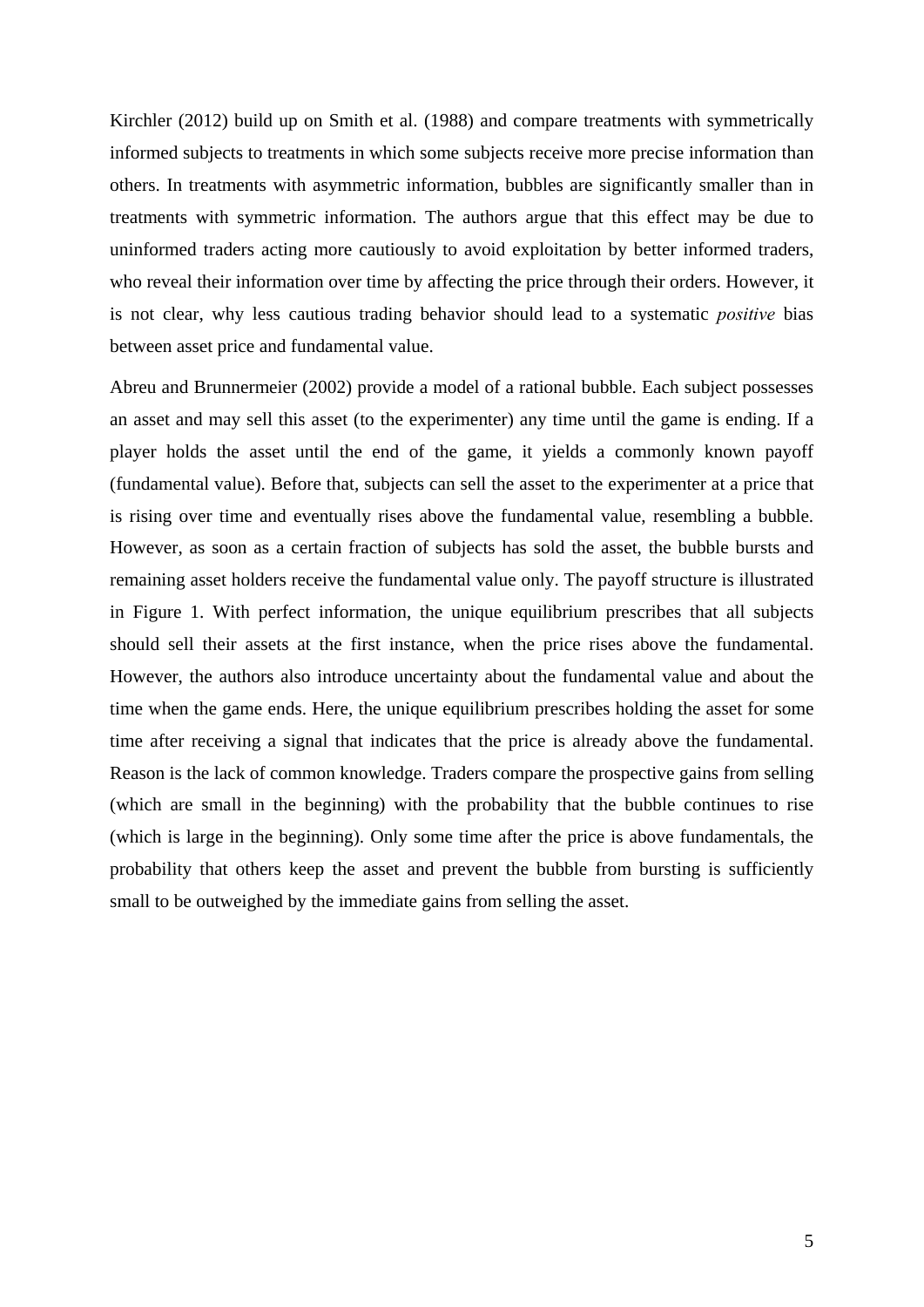

Figure 1. Payoff Structure in Abreu and Brunnermeier (2002)

Brunnermeier and Morgan (2010) report an experiment on this model. In sessions with perfect information, bubbles crash soon after the market price exceeds the fundamental value as predicted by theory. With rising uncertainty and asymmetric information about the fundamental value and the closing date, bubbles tend to persist longer and subjects hold on to the asset often beyond the point in time, where they can be sure that the price is above the fundamental. If subjects can observe the moves of other subjects, the first sale triggers a panic sale by the others. All of this is in line with theoretical predictions. We can conclude that uncertainty about fundamentals may lead to the occurrence of rational bubbles and crashes. A lack of common knowledge may be sufficient to sustain a bubble, even when most or even all traders are aware that there is a bubble. The data basis of this experiment is small and the question what may cause bubbles and crashes deserves a lot more investigation, both from theory and experimental economics.

#### **3. Herding: limited levels of reasoning?**

Herding is a frequent phenomenon on financial markets. Neoclassical theory postulates efficient markets, in which case a single small investor does not need much information to decide on his portfolio. If markets are strong-form efficient, all private information should be reflected in the price, and the best strategy is to hold a market portfolio. Hence, if others buy shares of internet companies (and drive up their prices), I should conclude that there is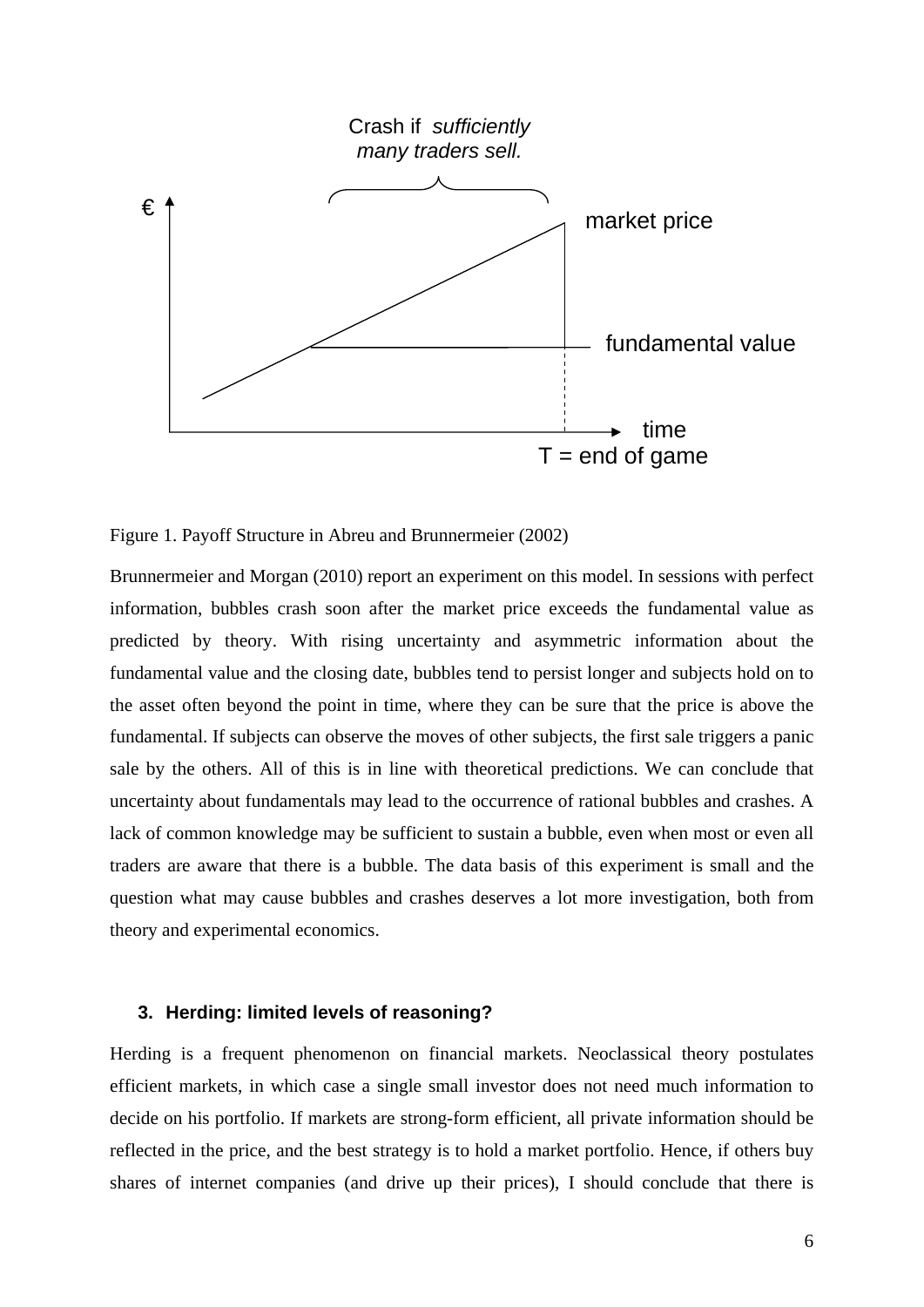information in the market pointing to higher expected returns of these companies. Hence, I should follow the crowd and keep these stocks in my portfolio. In an experiment by Anderson and Holt (1997), subjects had to bet on either of two events that were (a priori) equally likely. Before deciding, subjects received private signals indicating the true event with probability 2/3. The first subject naturally bets on the event indicated by her signal. The second subject is informed about the decision of his predecessor and can conclude that she had a signal coinciding with her choice. If his own signal differs from the observed decision of subject 1, the posterior probability for both events is  $\frac{1}{2}$ . One may assume that subject 2 prefers following his own signal, as he cannot be entirely sure that subject 1 made the rational choice. If both, subjects 1 and 2 make the same choice, then subject 3 can deduce that both received the same signal. Now, even if subject 3 gets the opposite signal, she should rather follow her predecessors, because their two signals outweigh her own signal. The same logic applies to all other subjects: if the first two choices coincide, all subsequent players should follow the same decision irrespective of their own private signals. More generally, in this game it is rational to follow the majority of predecessors and ignore one's own signal, whenever the difference in choices by predecessors is at least 2. Anderson and Holt (1997) confirm the occurrence of rational herding in the experiment: in about 71% of all cases where the difference in actions was at least 2, subsequent decisions followed the majority irrespective of their own signals.

In Kübler and Weizsäcker (2004), subjects can buy signals instead of getting them for free. If rationality prescribes herding, subjects should not buy any signals, as those should not affect their behavior anyway. In the experiment, however, subjects bought signals too often, and there were significant deviations from rational herding that can be explained by limited levels of reasoning: observations are consistent with assuming that subjects process their information in a rational way, but do not fully account for others processing their information rationally and neglect that others also account (to some extend) for the rationality of others. The consequences are that too much money is wasted in acquiring redundant information and the occurrence of herds is less likely than theoretically predicted. In experiments, it is a robust finding that subjects have a lower tendency to follow predecessors than prescribed by theories based on full rationality. The more effort agents put on getting signals about fundamentals and the less they follow their predecessors, the higher is the resulting correlation between fundamentals and assets prices. Thus, bounded-rational behavior may actually stabilize markets compared to fully rational behavior and may even yield a higher average payoff.

In events of bubbles and crises, herding behavior is usually blamed for destabilizing markets and reducing welfare. It is yet an open question under which conditions herding behavior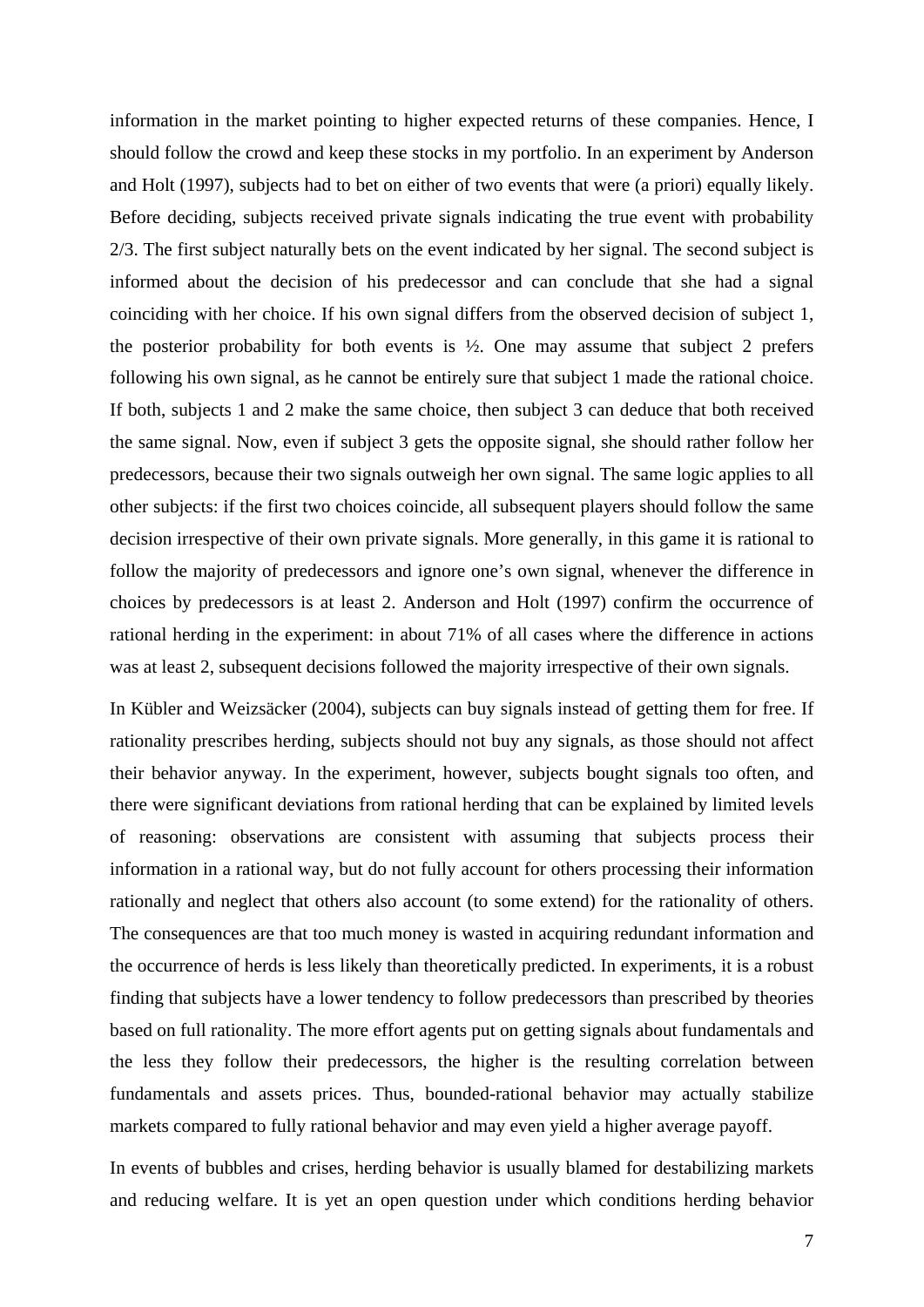destabilizes a dynamic economy and how the observed deviations from rationality can be exploited to construct mechanisms for providing information that raise the ex-ante expected welfare.

## **4. Bank Runs: Measures of Prevention**

The classical theory paper on bank runs is Diamond and Dybvig (1983). Banks transform short-run deposits into credit for long-run investment projects. Long-run projects earn a higher dividend allowing the bank to promise higher returns to depositors than without maturity transformation. Depositors choose whether to withdraw deposits early  $(t=1)$  or late (t=2). A late withdrawal yields a higher payoff (interest rate), provided that the bank survives. Survival, however, depends on how many depositors withdraw early. The game has two equilibria. In one of them, all depositors withdraw early: they run the bank. This causes bankruptcy of the bank, who serves depositors in the order of appearance. Depositors are paid their promised return in  $t=1$ , provided that they are in front of the queue. Those who are further behind leave empty-handed. Before queuing up, depositors do not know their position in the queue so that they have a positive probability of being served: if a depositor waits until  $t=2$ , he gets zero for sure. Thus, the best response to expecting that others are running the bank is to run the bank yourself. In the other equilibrium, depositors withdraw late and earn a higher return than resulting from an early withdrawal. Here, the bank survives, so that no depositor has an incentive to run the bank early. Diamond and Dybvig (1983) show that another bankruptcy rule (suspension of convertibility) or introducing deposit insurance may alter incentives in such a way that the game has a unique equilibrium, in which all depositors leave their money in the bank. The nice feature of these rules is that they are costless in equilibrium. If the bank is not run, bankruptcy will not occur and deposit insurance will not be used. This feature rests on assuming that the bank has a pure liquidity problem, but is fundamentally solvent. In real crises, however, there is a positive probability that long-term projects yield lower returns than expected and the bank may become insolvent even if all depositors leave their funds in the bank.

Schotter and Yorulmazer (2009) test bank runs in a laboratory experiment, in which subjects play depositors of a bank and can decide in which of four periods they want to withdraw their deposits. The bank promises a fixed interest rate for each period. However, the bank's earnings are stochastic and it may be unable to pay all claims. In this case, depositors are paid according to the first-come-first-serve rule, with remaining funds being split among agents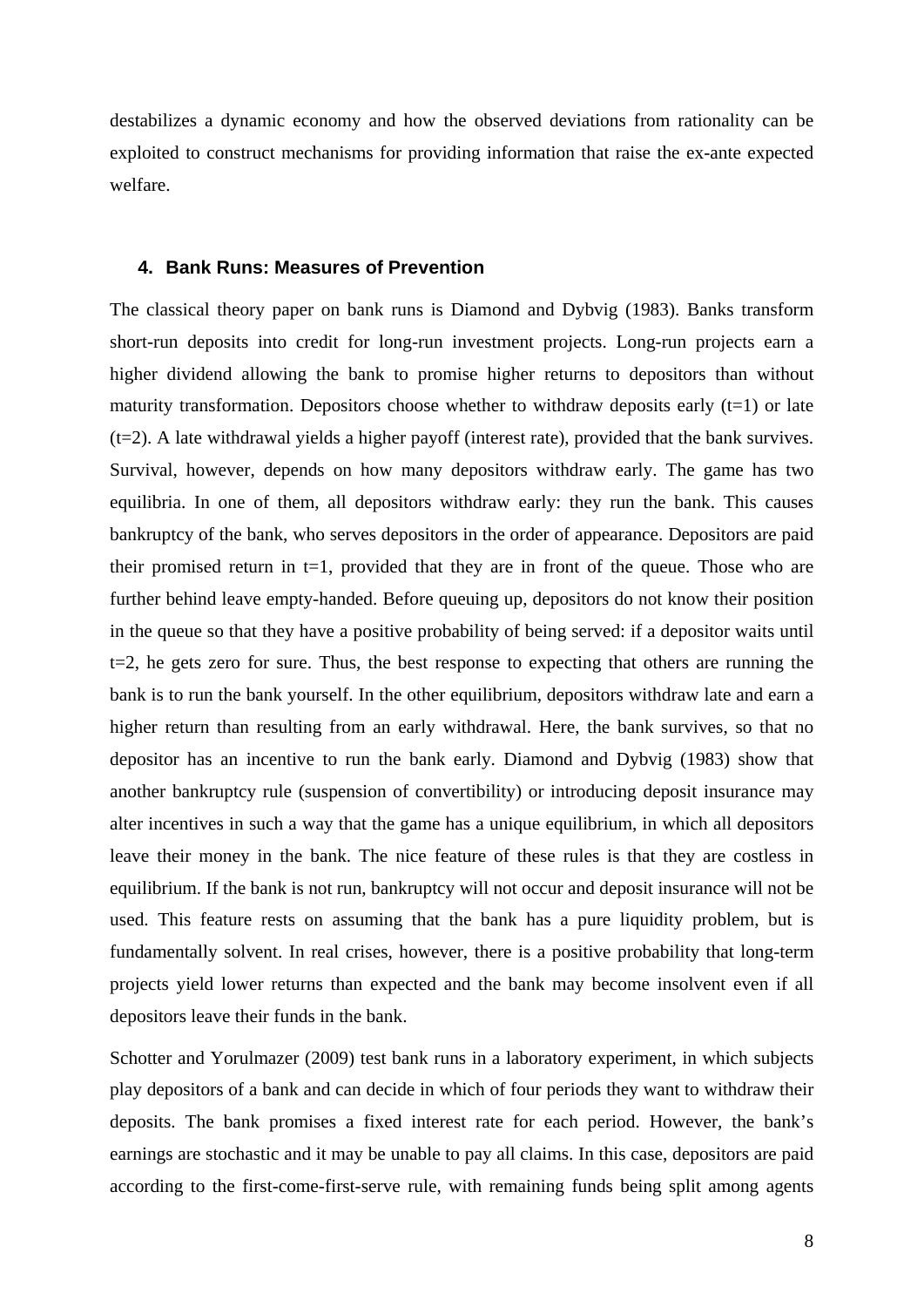who simultaneously withdraw at the time of bankruptcy. Subjects have an incentive to leave their money in a liquid bank, because it earns interest, and to withdraw ahead of others, if they fear that the bank might become illiquid. The probability distribution of bank earnings and potential payoffs are common information. Schotter and Yorulmazer (2009) distinguish treatments with different earning distributions and with different information of depositors. Their main results are:

- 1. If some depositors have insider information about the bank's return, bank runs are less likely.
- 2. A higher mean of the bank's earnings reduces the likelihood of bank runs especially if predecessors are observed.

These results indicate that banking crises are not purely self-fulfilling, but rather related to fundamentals. In addition, results indicate that more information reduces the probability of bank runs. This is in line with other experimental evidence (see below) and makes a case for timely disclosure of the risks in a bank's balance sheet to depositors. While such information inevitably leads to a weak bank's failure, it helps strong banks to avoid unnecessary liquidity crises. Since weak banks are bound to fail anyway, expected welfare is higher with disclosure. Thus, increasing transparency strengthens the correlation between fundamentals and depositors' behavior, it reduces the likelihood of inefficient liquidation and thereby raises exante expected welfare.

## **5. Refinancing Debt: a coordination game of strategic complements**

The model of Diamond and Dybvig (1983) has shown that banking crises may result from coordination failure among depositors. Similar coordination games can be used to describe refinancing of firms, a collapse of the inter-bank market, currency crises, or a public debt crisis. A simplified bank's balance sheet contains long-term credits on the active side and short-term liabilities and equity on the passive side as displayed in Figure 2.

| assets            | liabilities and equity |  |  |  |  |
|-------------------|------------------------|--|--|--|--|
| long-term credits | short-term deposits    |  |  |  |  |
| cash reserves     | equity                 |  |  |  |  |

Figure 2. Simplified balance sheet of a bank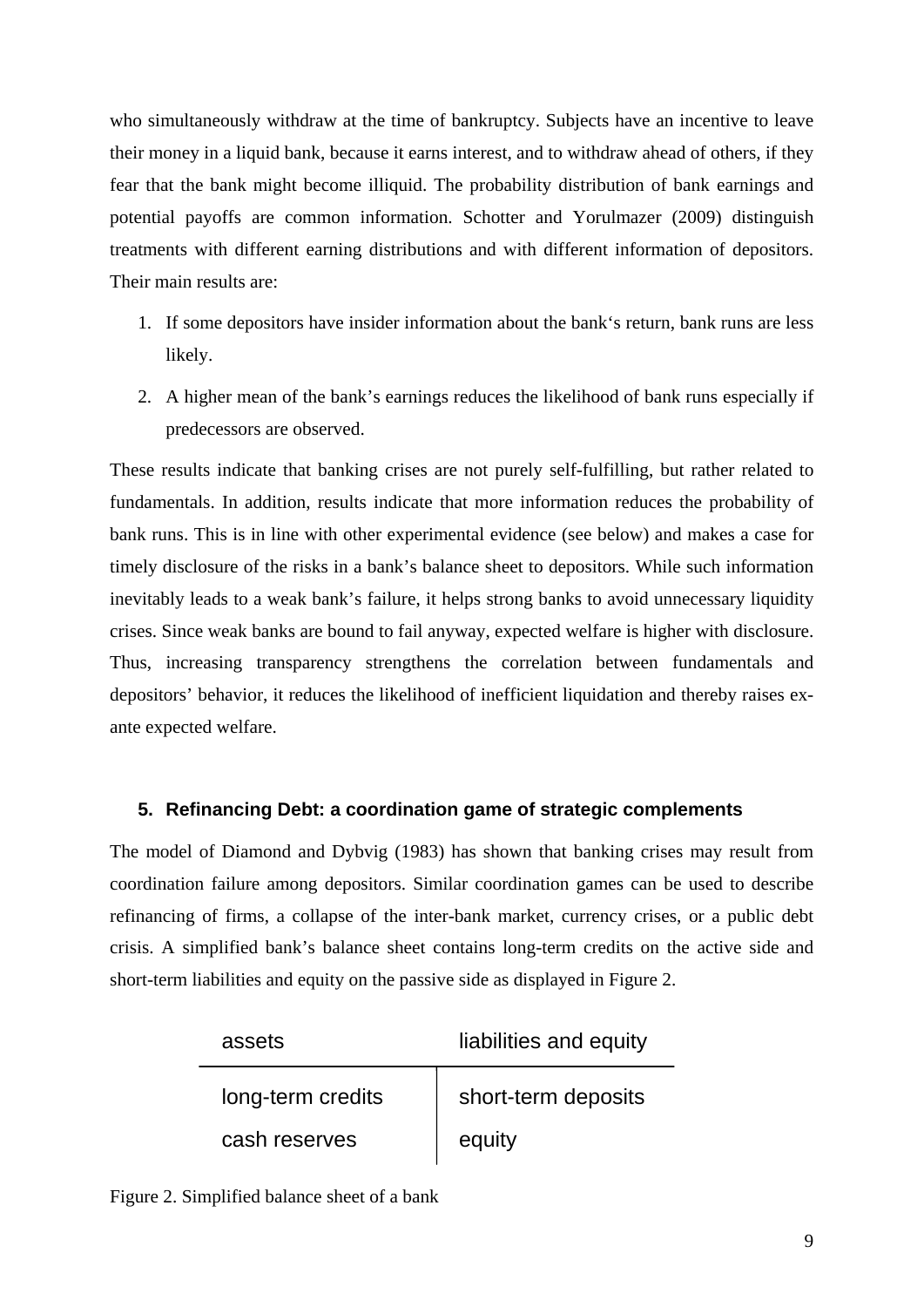If many depositors withdraw at the same time (bank run) cash reserves are insufficient and the bank has to sell some of its long-term assets. Such "fire sales" are usually associated with prices below the present value of expected credit returns. This depletes equity and may lead to insolvency. On the other hand, if sufficiently many depositors roll over their claims, the bank can survive, pay off all deposits, and depositors are better off than by running the bank. The game has two equilibria in pure strategies: all withdraw and all roll over. If the bank is fundamentally sound, only the no-run equilibrium is efficient.

An even more dramatic logic applies to the inter-bank market: Banks decide whether or not to lend each other liquidity. If sufficiently many banks lend to each other via the inter-bank market, the banking system is stable and all fundamentally sound banks survive. If, however, banks withdraw from the inter-bank market and do not provide deposits, because they fear that other banks may collapse, banks in need of liquidity must sell some of their long-term assets in exchange for liquidity. If several large banks are selling long-term assets, the market prices of these assets decrease, which reduces the value of the remaining assets. Since balance sheets must evaluate assets with market prices, the decline in market prices depletes equity in all banks, even those that originally had excess liquidity.

Thus, if banks fail to coordinate on lending to each other, market effects lead to contagion that may (in the extreme case) wipe out the whole banking sector. To prevent this, the central bank may step in and act as a clearinghouse replacing the inter-bank market. This was actually done by the western central banks during the recent crisis, in particular in 2008 and 2009. Systemic crises can also be triggered by an unexpected decline in asset prices: suppose the market value of mortgage loans decreases. This reduces banks' equity and may cause some banks to become insolvent. Others may just want to downsize their balance sheet and restore a proper relation between the value of outstanding credits and the amount of equity. Thus, they need to sell some of their assets, leading to a further decline in asset prices. Cifuentes, Ferruci and Shin (2005) and Brunnermeier and Pedersen (2009) provide more detailed explanations of these contagious liquidity spirals.

Currency crises are events in which foreign exchange markets show an excess supply of a currency that has a fixed exchange rate. In order to keep the exchange rate, the central bank must use reserves denominated in foreign currency to buy up the excess supply of its own currency. If excess supply is sufficiently large, central bank reserves are insufficient for sustaining the exchange rate. Thus, a coordinated attack by large traders may cause a devaluation that would not have occurred without the extra pressure on the foreign exchange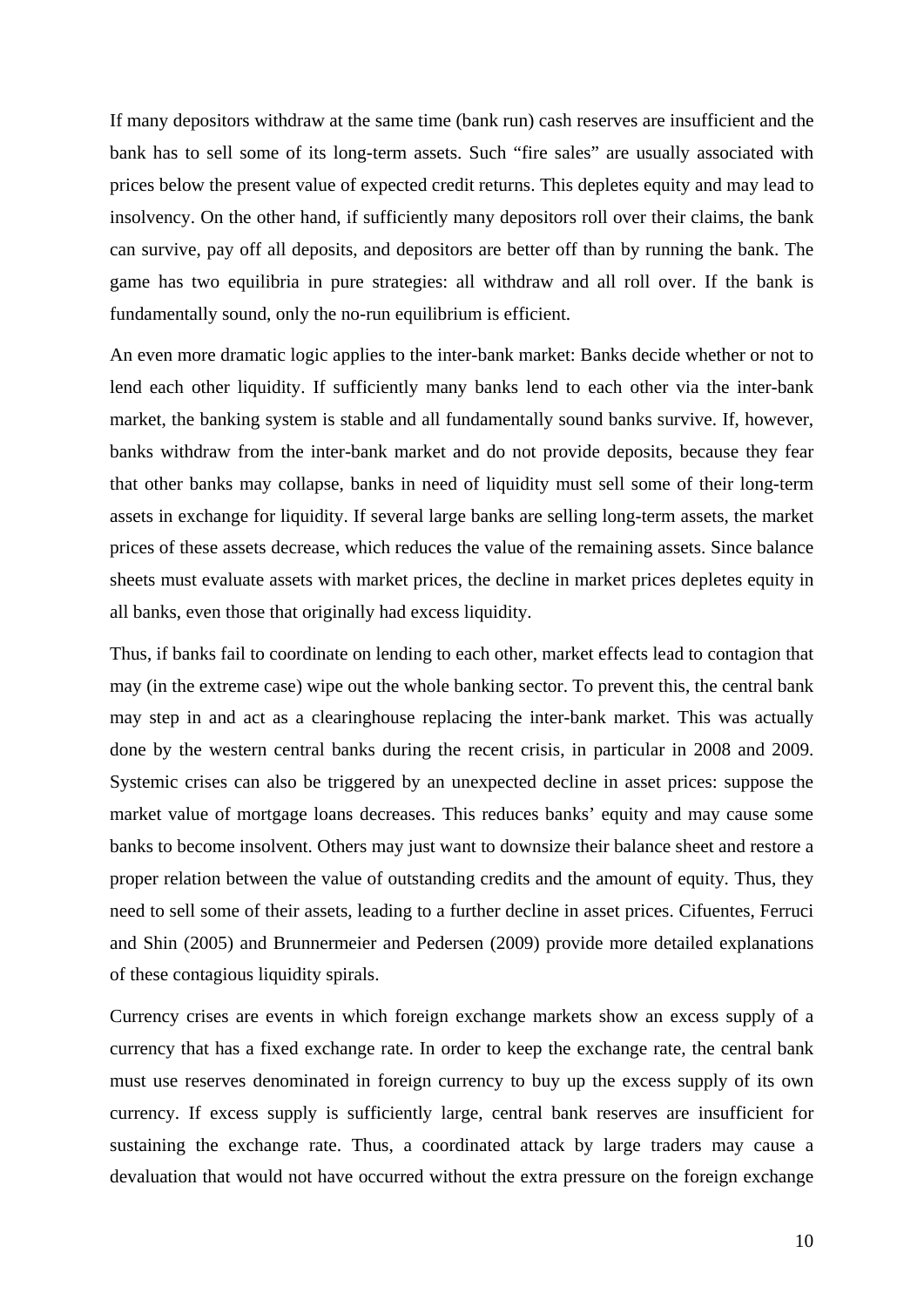market. Again, the underlying game has two equilibria in pure strategies: if all traders sell domestic currency, the currency is devalued and a single trader who holds on to it suffers a loss. However, if all traders keep holding domestic currency, there is no devaluation, and a single trader selling this currency suffers a loss from transaction costs (mainly: lower interest rate for foreign currency).

The final example is a public debt crisis. Borrowers on financial markets and rating agencies decide upon the soundness of a public debtor. If borrowers attribute a high probability to a sovereign default, they will ask for a high interest rate to cover the default risk. If the country is on the edge of being insolvent, higher interest rates will bring it over the edge and trigger the default. If borrowers believe, instead, that the country can service its debt, the interest rate remains low and the country may fulfill these expectations.

All of these crisis situations have been described as coordination games in which players have two possible actions: one is a safe alternative and the other one is risky in the sense that a higher payoff can be achieved, if sufficiently many other players take the same action, but a lower payoff results from too many others taking the safe action.

Consider a game with N players. All players simultaneously decide between A and B. The payoff for A is X. The payoff for B is  $Y > X$ , if at least a fraction k of the other players choose B. Otherwise, the payoff for choosing B is  $Z \le X$ .

In refinancing games (bank run), action A is to withdraw early and cash in a safe payment X. Action B is to roll over debt with the prospect of higher returns Y, provided that other creditors roll over as well. Otherwise, the return is the final liquidation value Z.

This game has two equilibria in pure strategies: all players choose A and all players choose B. A player's optimal decision depends on expectations about decisions of others. Assuming rationality is not sufficient to determine a unique outcome. For getting any kind of predictions, we need a theory that is capable of dealing with strategic uncertainty. In experiments, we can test such theories and answer empirical questions about the likely behavior of players in a coordination game as the one described above.

For regulation and policy design, we would like to know, how players respond to changing incentives. Multiplicity of equilibria prevents comparative static exercises, while experiments can give us an answer. Transparency is a widely discussed topic, but theoretical results on the effects of transparency do not provide a clear guide to policy recommendations. Field empirics are even less helpful, because there are few reliable data on information and beliefs.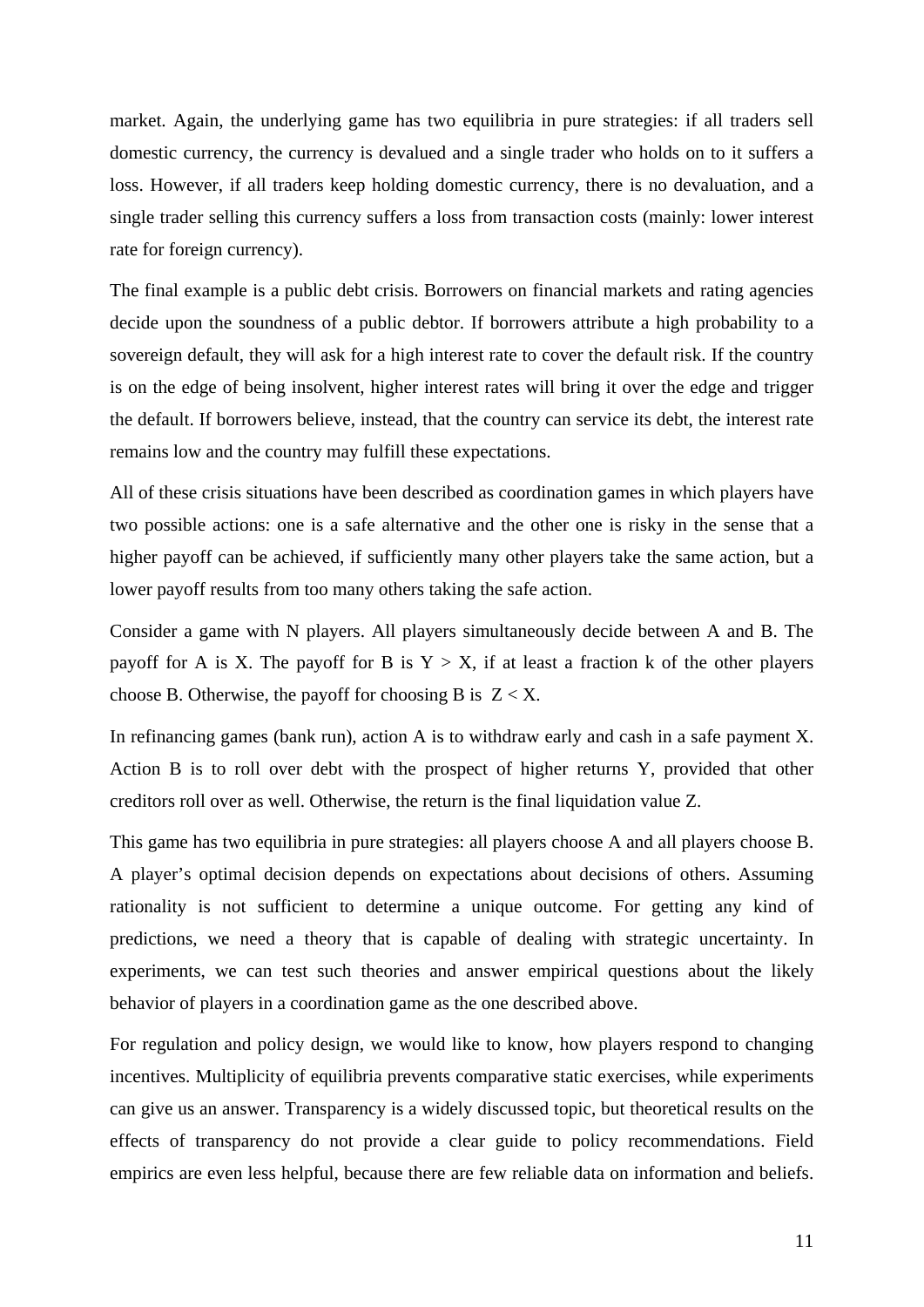In experiments, we can control the information of subjects and, thus, answer how transparency will affect the outcome.

When there are multiple equilibria, then agents may coordinate on playing A or B, depending on an event that is unrelated to the game. In these so called sunspot equilibria the selected equilibrium depends on an extrinsic event. Imagine that traders attack a currency conditional on a sport result. If the condition is common knowledge, the best response is to condition one's own action on the same event. A recent paper by Fehr, Heinemann, and Llorente-Saguer (2011) shows how sunspot equilibria can be generated in the laboratory.

#### **6. Predicting Behavior and Comparative Statics in Coordination Games**

Heinemann, Nagel, and Ockenfels (2009) conduct an experiment in which they systematically explore how behavior depends on the relation between safe and risky payoffs and on the minimal fraction of agents who must follow the risky strategy in order to realize the higher payoff.

In this experiment, subjects are assigned to groups of 4, 7 or 10 subjects. Each subject plays 30 coordination games and 10 lotteries in which she decides between A and B. In coordination games, the payoff for choosing A is *X* Euro, the payoff for B is 15 Euro, if *at least a fraction k* of the other group members decide for B, and 0 Euro otherwise. *X* varies from 1.50 to 15 Euro (in steps of 1.50) and  $k = 1/3$ , 2/3 or 1. Each subject is in one group and plays 30 combinations of *X* and *k*. With three different group sizes, the experiment yields data for 90 different coordination games. Figure 3 shows a sample screen with 10 binary coordination games. Lottery decisions extract subjects' certainty equivalents for a lottery paying 15 Euro with probability 2/3. At the end of a session, one of the 40 games was randomly selected to pay subjects. The experiment has been conducted at 4 different locations allowing out-of-sample tests.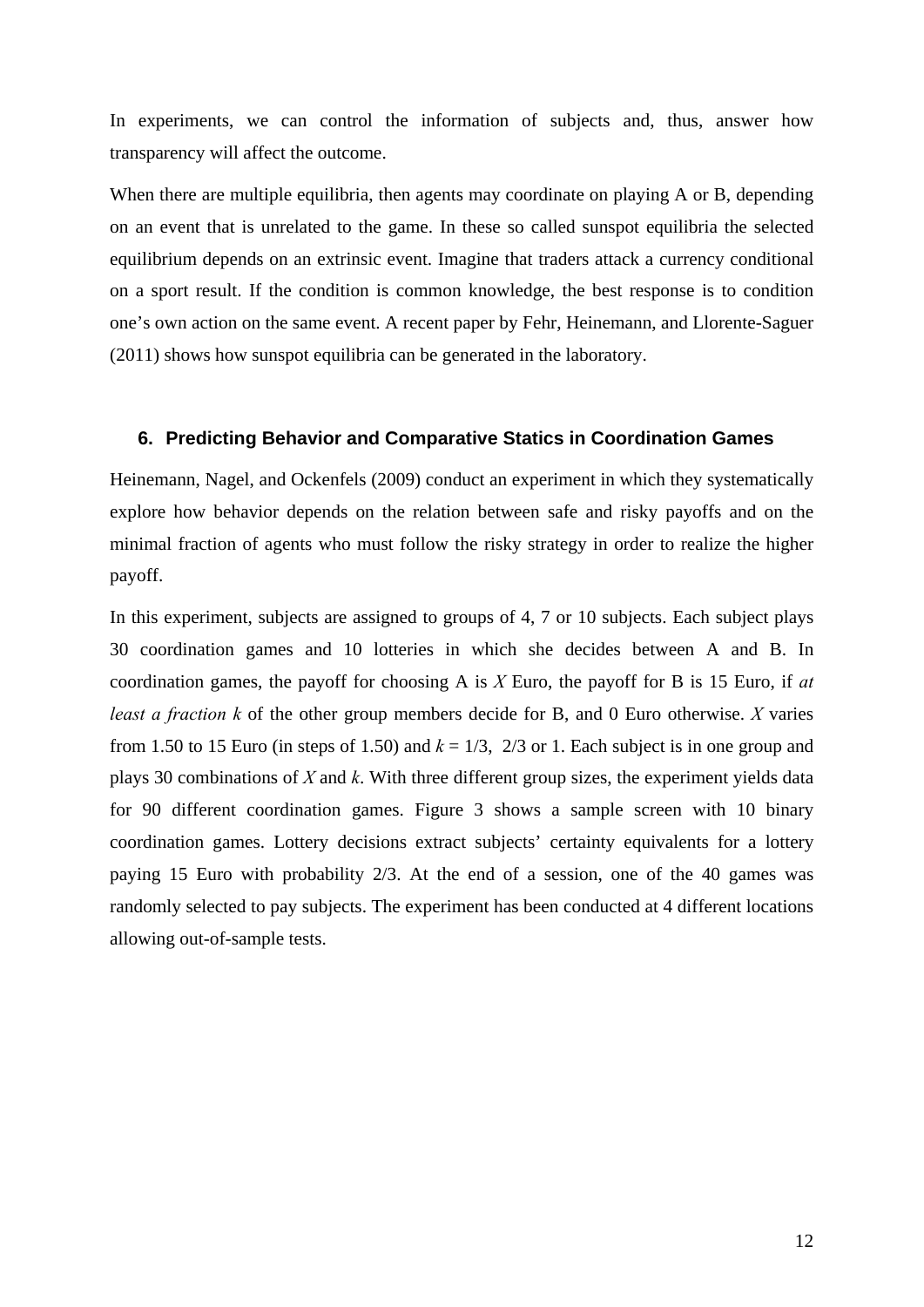| Period<br>0f<br>$\overline{1}$                       |                |                            |                                                                     |  |  |  |  |  |
|------------------------------------------------------|----------------|----------------------------|---------------------------------------------------------------------|--|--|--|--|--|
| $\mathbf{1}$                                         |                | Time remaining[sec]:<br>93 |                                                                     |  |  |  |  |  |
| Decide between A or B for each of the 10 situations. |                |                            |                                                                     |  |  |  |  |  |
| Number of decision situation                         | Payment for A: | Your decision A or B:      | Payment for B:                                                      |  |  |  |  |  |
| 11                                                   | 1.50 Euro      | $A$ $C$ $C$ $B$            | $\,$ 0 Euro, if less than 3 members of $\,$<br>your group choose B. |  |  |  |  |  |
| 12                                                   | 3.00 Euro      | A O O B                    | 15 Euros, if at least 3 members of<br>your group choose B.          |  |  |  |  |  |
| 13                                                   | 4.50 Euro      | A O O B                    | dito.                                                               |  |  |  |  |  |
| 14                                                   | 6.00 Euro      | $A$ $C$ $C$ $B$            | dito.                                                               |  |  |  |  |  |
| 15                                                   | 7.50 Euro      | А С С В                    | dito.                                                               |  |  |  |  |  |
| 16                                                   | 9.00 Euro      | A O O B                    | dito.                                                               |  |  |  |  |  |
| 17                                                   | 10.50 Euro     | $A$ $C$ $C$ $B$            | dito.                                                               |  |  |  |  |  |
| 18                                                   | 12.00 Euro     | А С С В                    | dito.                                                               |  |  |  |  |  |
| 19                                                   | 13.50 Euro     | A O O B                    | dito.                                                               |  |  |  |  |  |
| 20                                                   | 15.00 Euro     | A O O B                    | dito.                                                               |  |  |  |  |  |
|                                                      |                |                            | OK                                                                  |  |  |  |  |  |
| Help-                                                |                |                            |                                                                     |  |  |  |  |  |
| When you have decided please press the button OK.    |                |                            |                                                                     |  |  |  |  |  |

Figure 3: Sample screen.

The results show that the proportion of subjects choosing B decreases in the safe payoff *X* and in the fraction *k* of others required for success with B, but does not depend on group size *N*. Thus, comparative statics follows the intuition that risky actions are chosen less likely if their opportunity costs or the coordination requirement for success are rising. Figure 4 displays the proportion of B-choices conditional on *X* and *k* for one data set.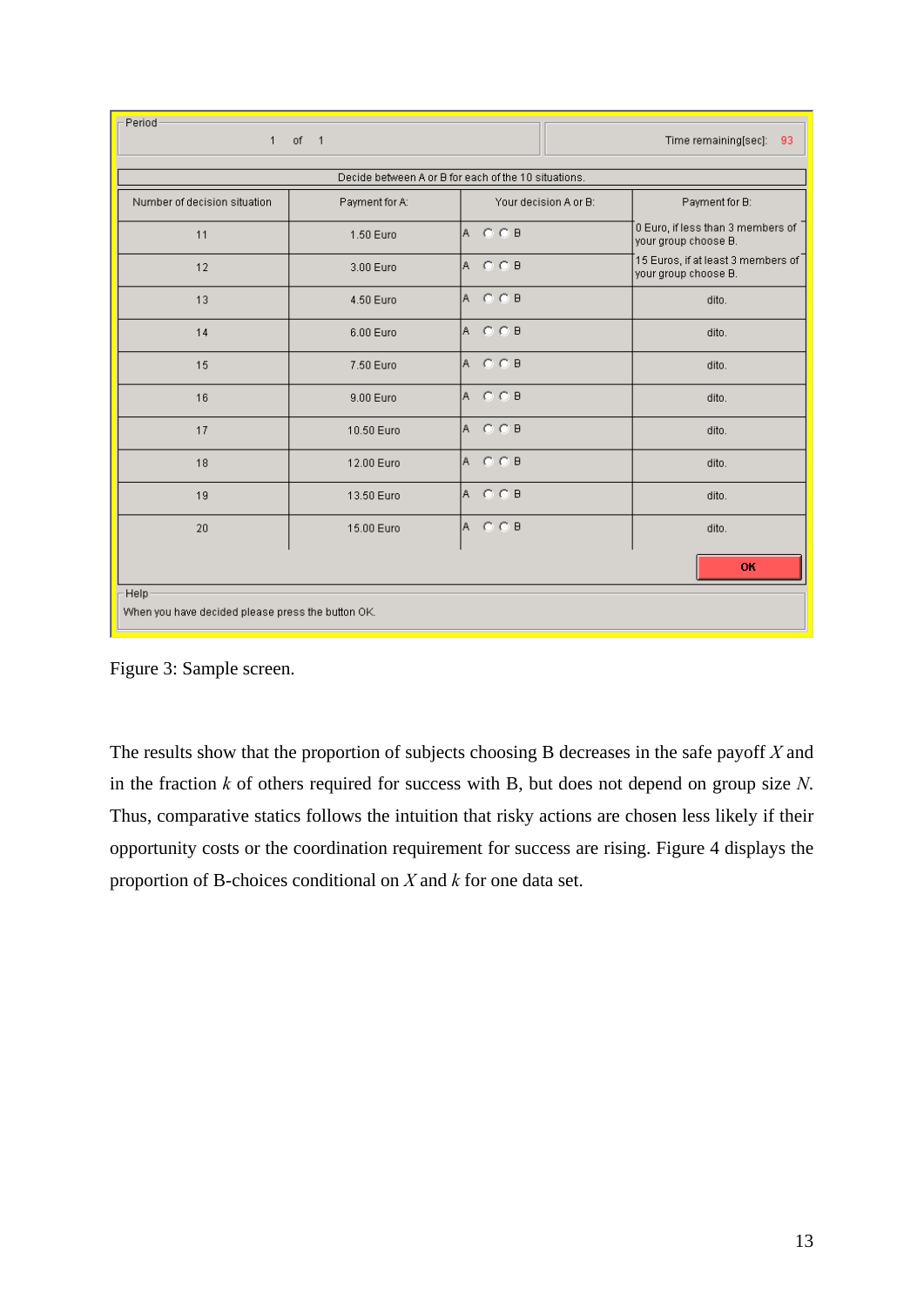

Figure 4: Proportion of B-choices conditional on *X* and *k* for data set Frankfurt.

How likely are "crises"? If each player chooses B with probability  $p$ , the probability that at least *K* out of *N* subjects choose B is given by 1–Bin(*K*–1, *N*, *p*), where Bin is the cumulative binomial distribution. Table 1 displays the probability that sufficiently many players choose B conditional on *X*, *K*, and *N* for the data set in Frankfurt<sup>4</sup>. In 58 (64%) of all games, the outcome can be predicted with an error rate of less than 5%. In 44 coordination games (49%), behavior can be predicted across subject pools with an error rate below 5%.

| N              | K               | $\boldsymbol{k}$ | $X=1.50$ | 3.00 | 4.50 | 6.00 | 7.50 | 9.00 | 10.50 | 12.00 | 13.50 | 15.00 |
|----------------|-----------------|------------------|----------|------|------|------|------|------|-------|-------|-------|-------|
| Frankfurt      |                 |                  |          |      |      |      |      |      |       |       |       |       |
| $\overline{4}$ | 2               | 1/3              | 1.00     | 1.00 | 1.00 | 0.99 | 0.98 | 0.86 | 0.59  | 0.29  | 0.16  | 0.06  |
| $\tau$         | 3               | 1/3              | 1.00     | 1.00 | 1.00 | 1.00 | 0.98 | 0.92 | 0.64  | 0.27  | 0.10  | 0.10  |
| 10             | 4               | 1/3              | 1.00     | 1.00 | 1.00 | 1.00 | 1.00 | 0.94 | 0.73  | 0.49  | 0.22  | 0.12  |
| $\overline{4}$ | 3               | 2/3              | 0.92     | 0.92 | 0.88 | 0.66 | 0.27 | 0.06 | 0.01  | 0.01  | 0.00  | 0.00  |
| $\tau$         | 5               | 2/3              | 0.90     | 0.68 | 0.73 | 0.36 | 0.13 | 0.04 | 0.00  | 0.00  | 0.00  | 0.00  |
| 10             | $7\phantom{.0}$ | 2/3              | 0.95     | 0.95 | 0.88 | 0.22 | 0.04 | 0.00 | 0.00  | 0.00  | 0.00  | 0.00  |
| $\overline{4}$ | $\overline{4}$  | $\mathbf{1}$     | 0.37     | 0.27 | 0.14 | 0.04 | 0.01 | 0.00 | 0.00  | 0.00  | 0.00  | 0.00  |
| $\tau$         | 7               | 1                | 0.09     | 0.04 | 0.01 | 0.00 | 0.00 | 0.00 | 0.00  | 0.00  | 0.00  | 0.00  |
| 10             | -10             | -1               | 0.02     | 0.01 | 0.00 | 0.00 | 0.00 | 0.00 | 0.00  | 0.00  | 0.00  | 0.00  |

<sup>4</sup> Note that  $k = (K - 1) / (N - 1)$ .

1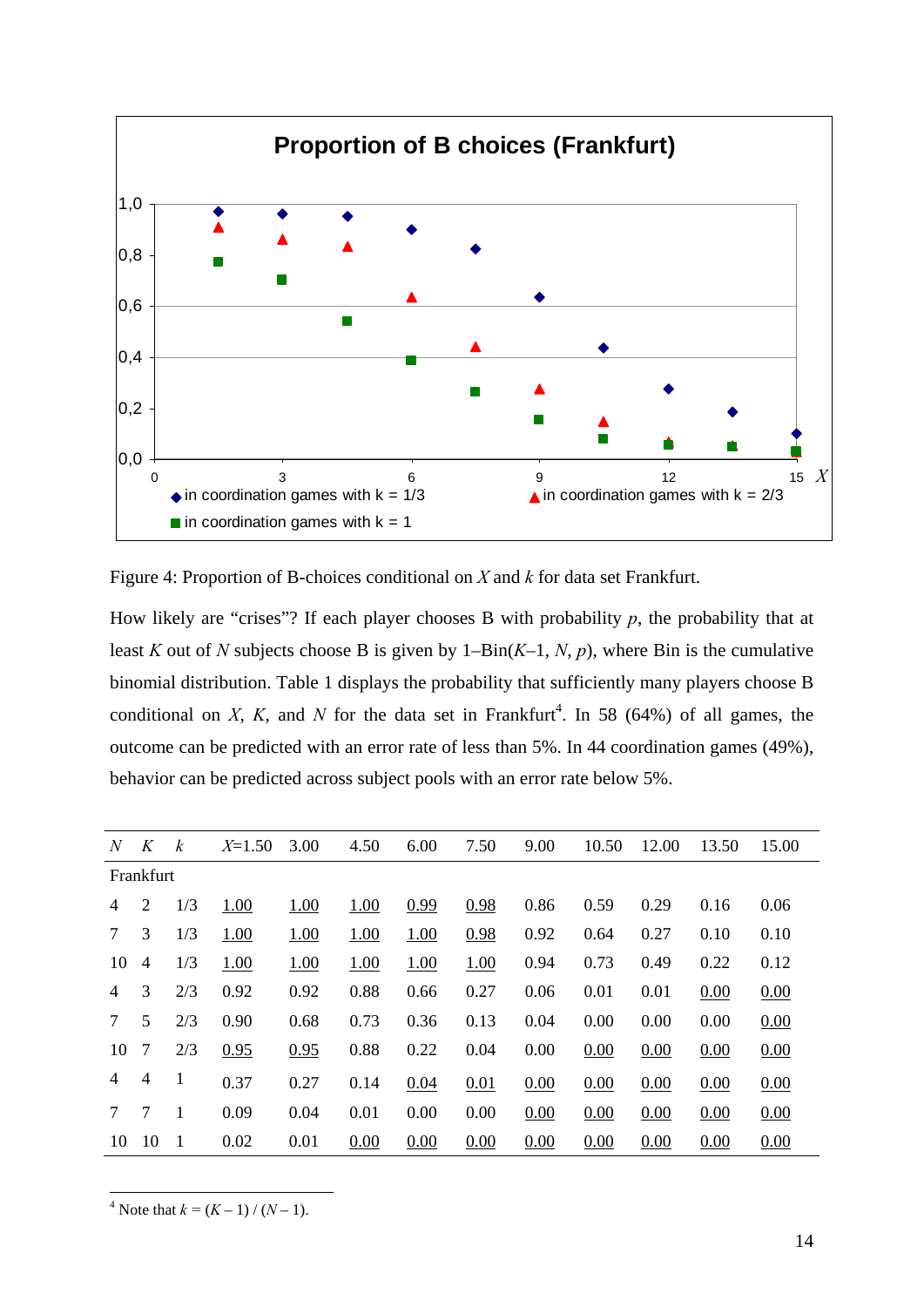Table 1: Probabilities for success of B. The underlined numbers indicate situations in which success or failure of coordination can be predicted with an error rate of less than 5% in *all* four locations.

To predict behavior in more complicated and applied models, we need a theory of strategic uncertainty. The theory of global games, introduced by Carlsson and Van Damme (1993) and extended by Morris and Shin (2003) can be used for this purpose. The theory of global games embeds the original coordination game in a stochastic environment, in which a random state of the world determines payoffs. Agents get noisy private signals about the state of the world and, hence, beliefs are private information. Using this as a theory of strategic uncertainty postulates that players behave as if payoffs are uncertain and as if all players have private information about payoffs. In equilibrium, beliefs about payoffs and about the likely behavior of other players are stochastic and their distribution is determined by the distribution of private signals. Given some technical requirements, the theory predicts a unique equilibrium with a common threshold, such that players choose B, if their private signals are on one side of the threshold, and A otherwise.

Heinemann et al. (2009) estimate a global game in which the payoffs are assumed to be  $15 + y$ if at least *K* players decide for B and  $\nu$  otherwise, where  $\nu$  is a random variable. The true realization is of course  $y = 0$ . Subjects receive private signals  $y_i$ , so that their posterior beliefs about *y* are normal with mean  $y_i$  and variance  $\sigma^2$ . The estimation procedure reveals estimated values for  $\sigma$  around 4 to 8 in the different subject pools. The estimated global game delivers a good fit of the data (see Figure 5), but predicts too strong responses to the fraction *k* of players needed for success with B.

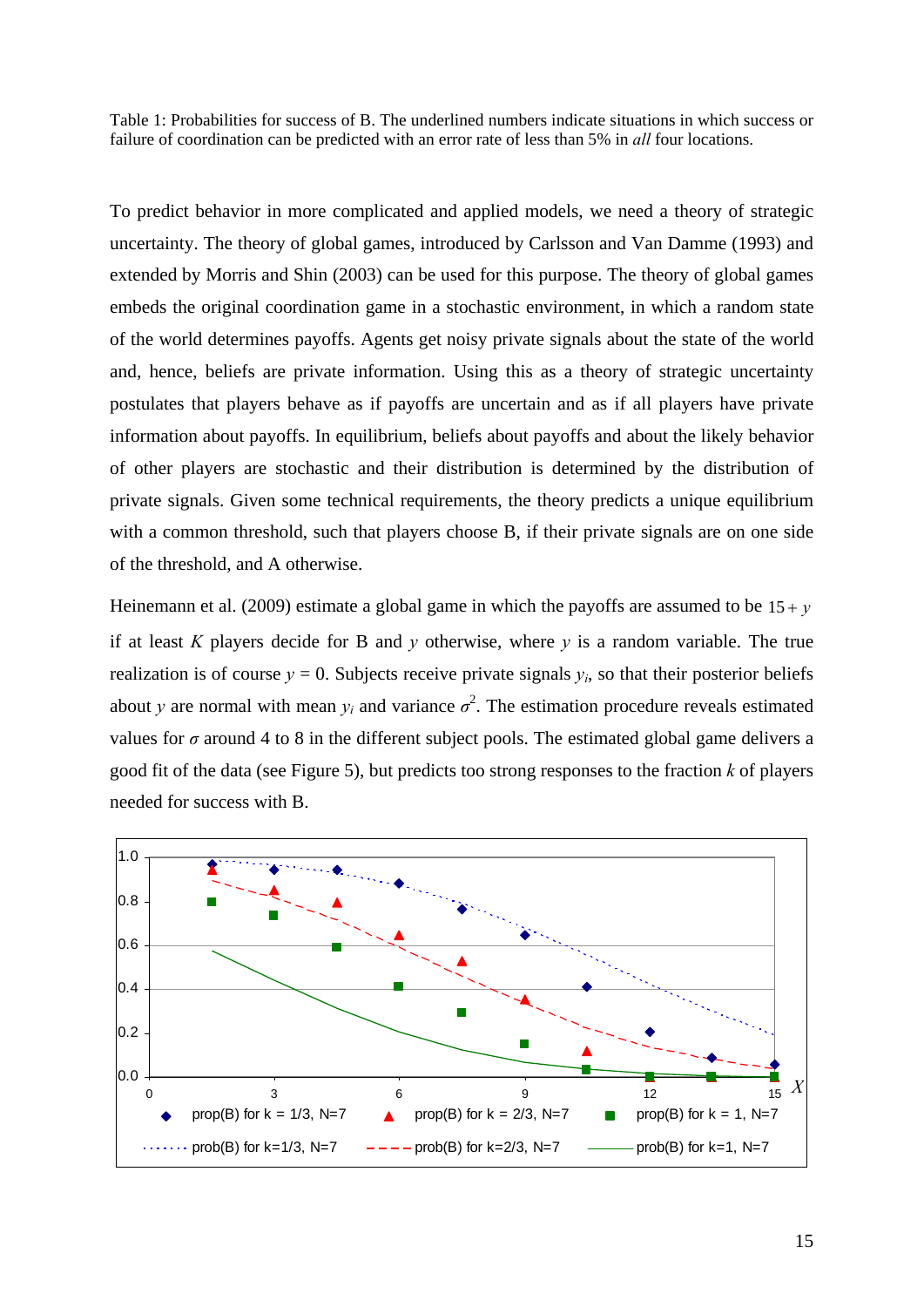Figure 5: Dots represent the relative frequency of B-choices given *X* and curves indicate the probability of B-choices in the estimated global-game equilibrium for  $N = 7$  (Frankfurt data).

Heinemann et al. (2009) also elicit beliefs by directly asking subjects about their subjective probability of another randomly selected subject choosing B. Stated beliefs about others' behavior are on average correct. Figure 6 shows how close average stated beliefs and average actions are. However, there are vast differences between stated beliefs of different subjects. In particular in situations, in which we would not be able to give a reliable prediction about success or failure of action B, i.e. situations that have success probabilities between .05 and .95 in Table 1, the variance of stated beliefs is large, while stated beliefs vary less in situations, where we can predict the outcome. Figure 7 displays the variance of stated beliefs for all games.



Figure 6: Stated beliefs and relative frequency of B-choices.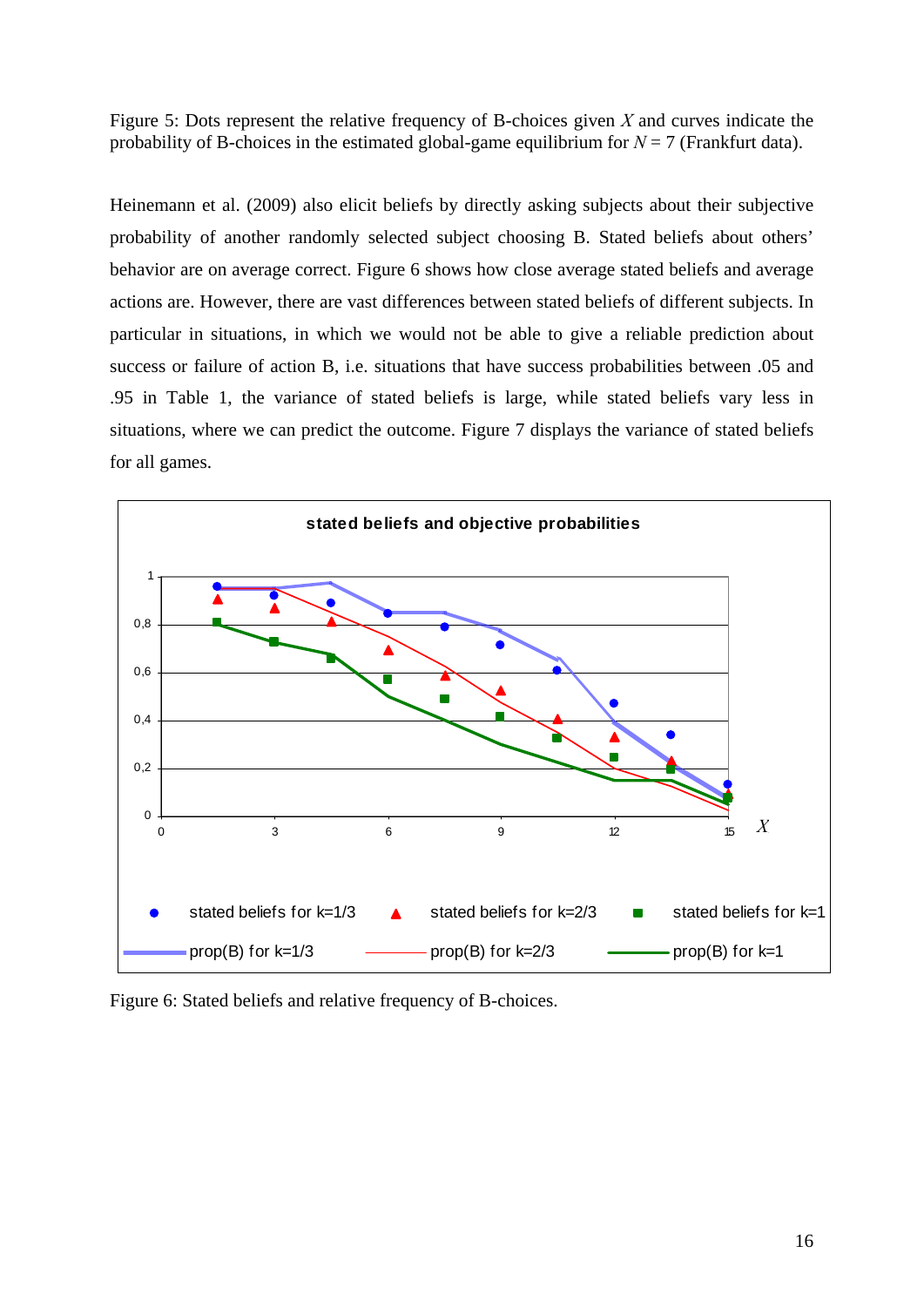

Figure 7: Variance of stated beliefs for each game.

1

For a player who happens to play coordination games, it is good to have a simple strategy to follow. There are a couple of normative refinement theories for games with multiple equilibria. A refinement selects one out of many equilibria according to general criteria. The payoff dominant equilibrium (PDE) selects B, whenever  $X < 15$ , the maximin criterion always selects A. Both strategies yield low payoffs when pursued against the distribution of actual choices in the experiment. Hence, they are bad recommendations for an individual player.<sup>5</sup>

Heinemann et al. (2009) compare the expected payoffs arising from four refinements: the global-game selection (GGS), the risk-dominant equilibrium (RDE), the best response to another subject choosing B with probability  $p = 2/3$  (P2/3), and the limiting-logit equilibrium (LLE). Payoffs are compared with those arising from a best response to actual behavior and with average payoffs that were achieved by subjects' actual choices. Figure 8 displays the expected payoffs for a subject in Frankfurt following either of these strategies. All four refinements yield higher expected payoffs than subjects actually achieved on average. GGS

 $<sup>5</sup>$  The payoff-dominant equilibrium is by definition the best recommendation if it is followed by all players, but it</sup> may be a bad recommendation for an individual in a given environment.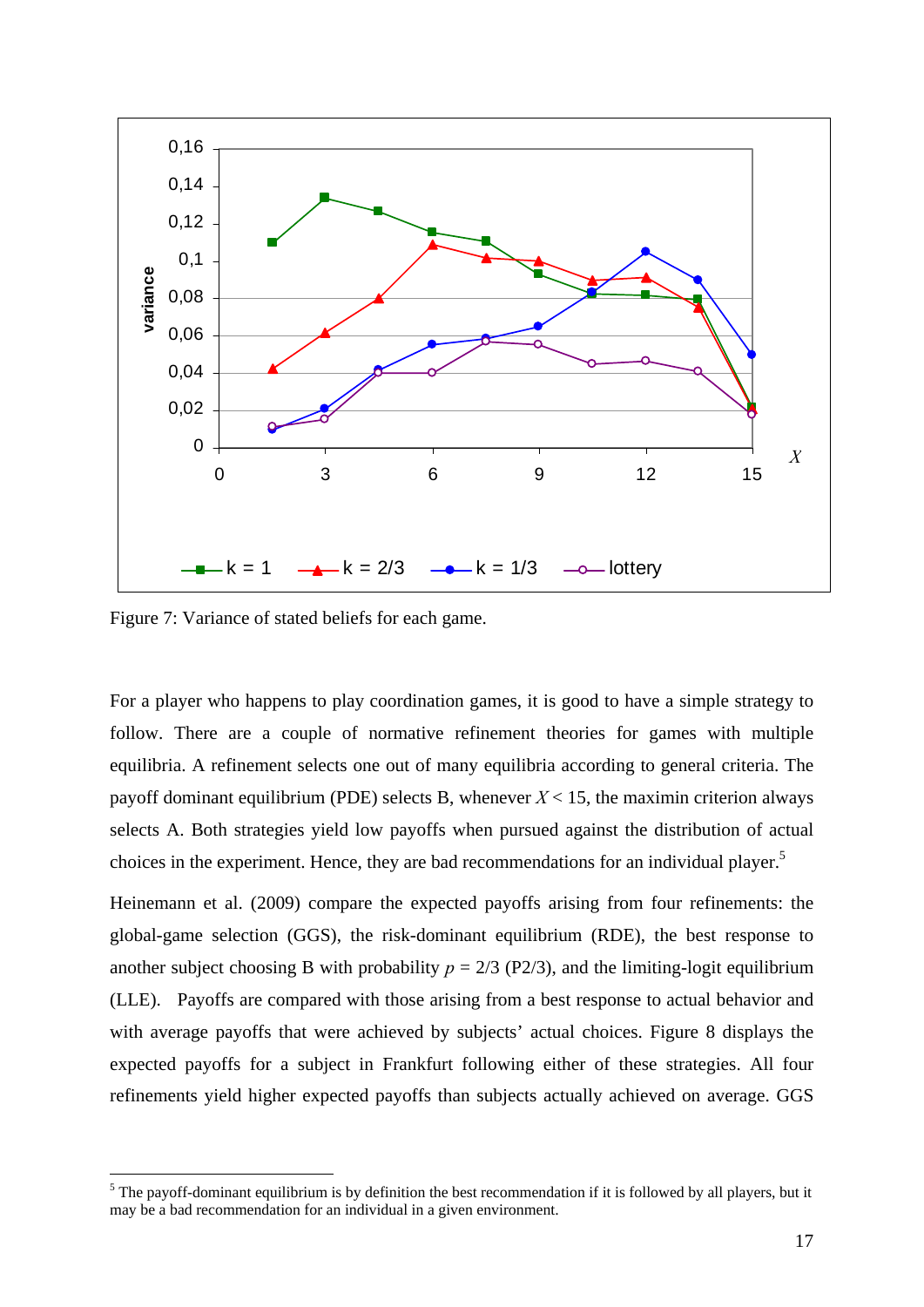and RDE provide the best recommendations also in response to data from the same experiment carried out at other locations.



Figure 8: Expected payoffs from different strategies against actual distribution of choices.

A nice feature about the global-game selection is its simplicity. The global-game selection is the limiting equilibrium of a global game with diminishing variance of private signals. In the limit, the marginal player who is indifferent believes that the proportion of other players choosing either action has a uniform distribution. This defines a simple equilibrium condition. If at least *K* out of *N* players must chooses B to get *Y* Euro (0 otherwise) and the safe payoff is *X*, the global game selection implies that a subject should choose B if and only if

$$
X < Y \bigg( 1 - \frac{K - 1}{N} \bigg).
$$

So, for example, if the group size is *N*=7 and *K*=5 players are needed to get *Y*=15 Euro for choosing B, a player should choose B if and only if the safe payoff for A is lower than  $X^*$  = 6.43.

## **7. Managing Information Flow**

Transparency is a widely discussed topic, and theoretical results on the effects of transparency in coordination games do not provide a clear guide to policy recommendations. Public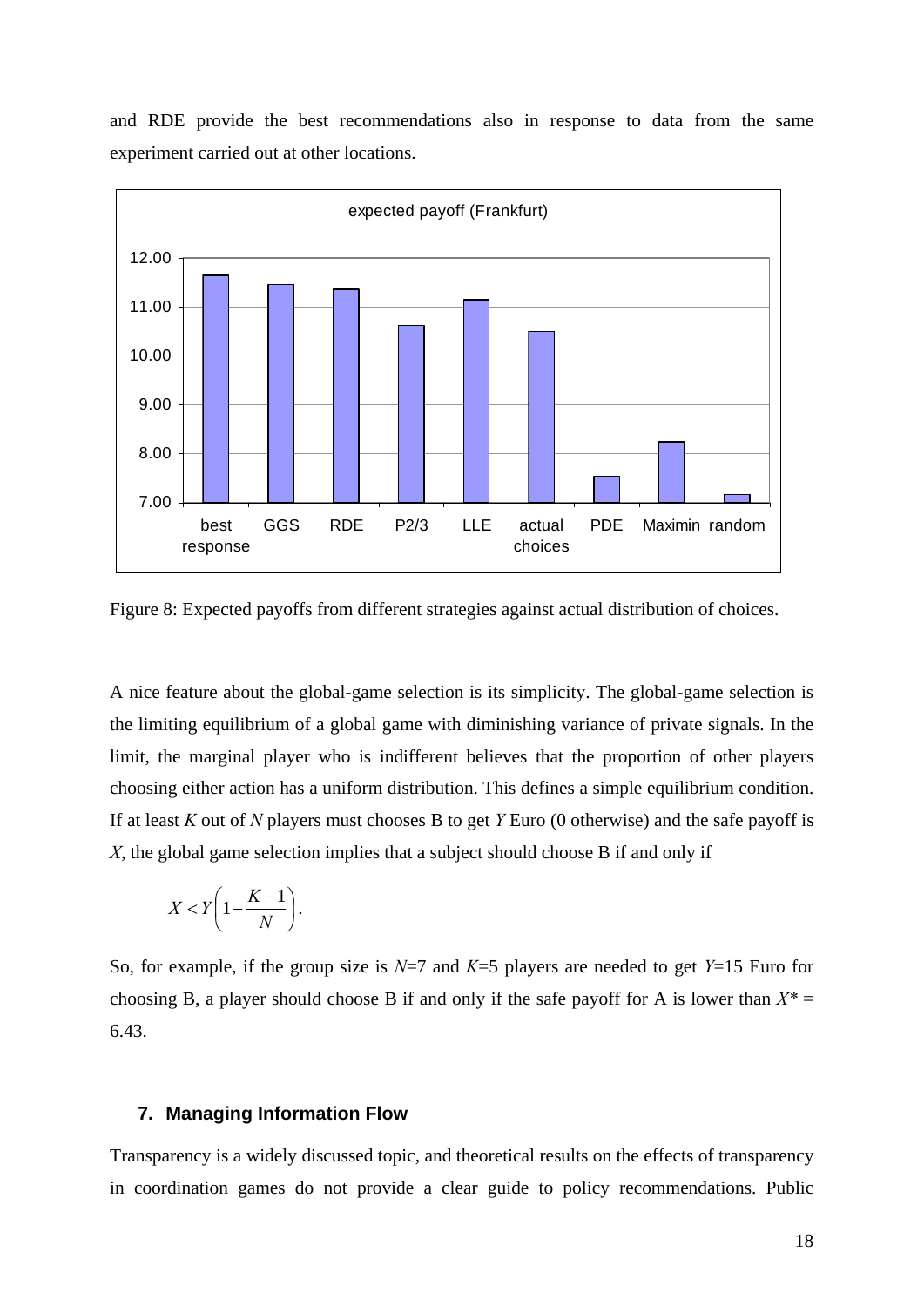information may cause multiple equilibria, almost perfect private information guarantees uniqueness. The comparative statics properties with respect to the precision of signals are mixed and minor in size. Due to the possibility of controlling information, laboratory experiments are the best environment for empirical studies on the effects of transparency.

Heinemann, Nagel, and Ockenfels (2004) present an experiment on a speculative-attack game by Morris and Shin (1998). Subjects are assigned to groups of 15 and simultaneously decide between two options A and B. The payoff for A is a constant *T*, the payoff for B is a random number *Y* if sufficiently many subjects  $a(Y)$  decide for B in the same situation (with  $a' < 0$ ), and zero otherwise. In Morris and Shin (1998), B is a speculative attack, *Y* is the difference between pegged and shadow exchange rate, and  $T$  are transaction costs. The function  $a(Y)$  is the amount of pressure on the foreign exchange market at which the central bank gives up defending the exchange rate.

In the experiment, *Y* is a random number with uniform distribution in [10, 90]. In sessions with common information, subjects know *Y* when deciding. In sessions with private information, subjects get private signals  $X_i \in [Y-10, Y+10]$ . These signals are independently drawn with a uniform distribution. In each round, subjects see 10 games on one screen and decide for each of them. When all are done, they learn the outcome for each of the games. In the next round, they get 10 new games to play. Subjects coordinate their strategies over time and should settle on an equilibrium. After 8 rounds, the safe payoff *T* is changed from 20 to 50 or vice versa for another 8 rounds.

Subjects converge to using threshold strategies in which they choose B (attack), if *Y* is above the threshold, and choose A otherwise. In each group, the individual thresholds converge over time and Heinemann et al. (2004) estimate the group specific thresholds from data of the last 4 rounds.

The game with private information is a global game and has a unique equilibrium. The game with common information has multiple equilibria. In threshold strategies, any threshold from *T* to the value at which  $a(Y) = 1$  is an equilibrium. Heinemann et al. (2004) show that group specific thresholds can be widely explained by the parameters of the payoff function (*Y*, *T*, and  $a(Y)$ ), the order in which *T* is changed, and the information condition (common versus private). Responses to parameters of the payoff function are as predicted by the theory of global games or the risk-dominant equilibrium.<sup>6</sup> With common information, subjects

1

 $6$  These comparative statics properties have also been found by Schmidt et al. (2003) and many other recent experiments on coordination games.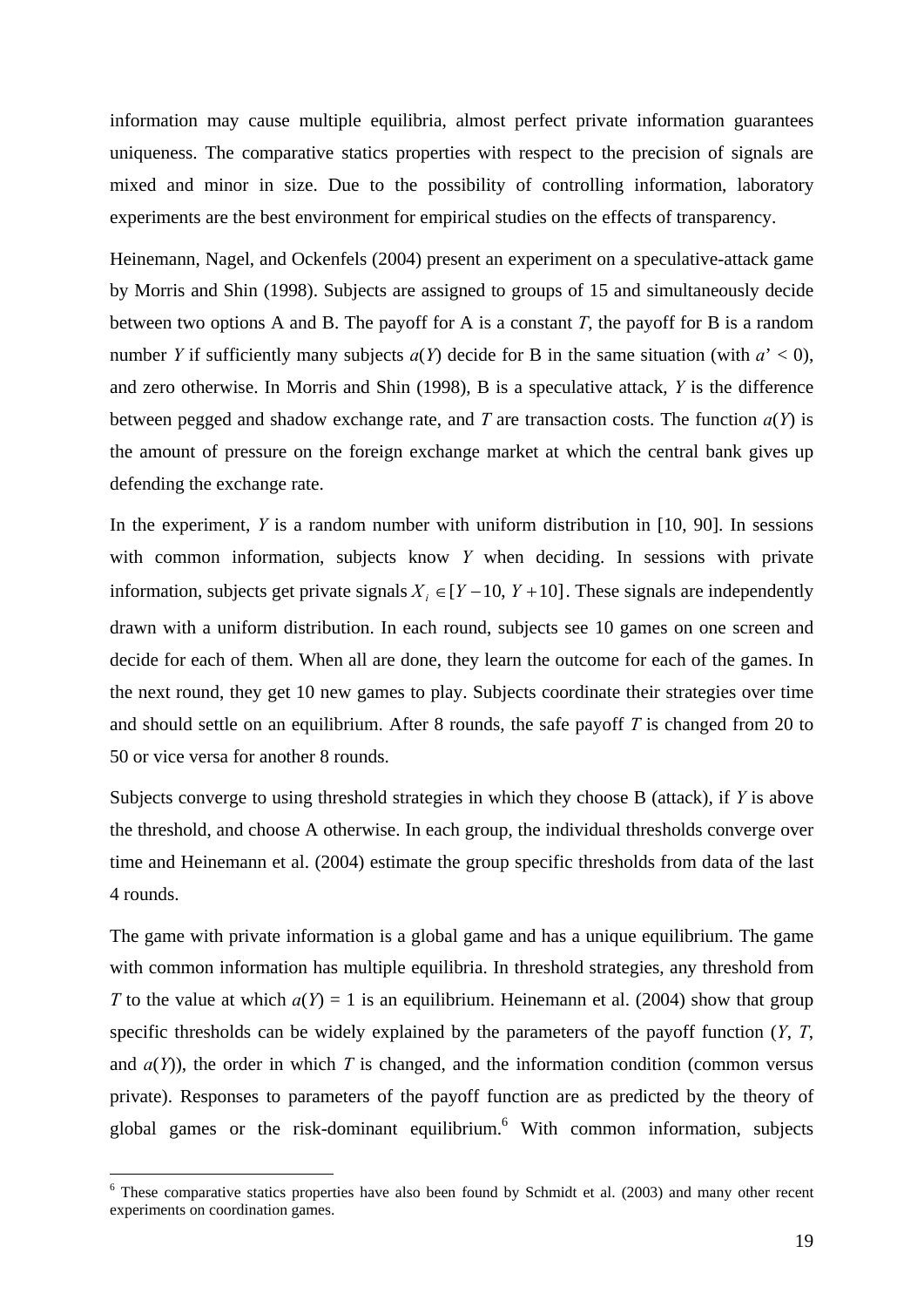coordinate on lower and more efficient thresholds than with private information. The average values of residuals are about the same for common and private information and there is no indication that public information destabilizes the economy by causing multiple equilibria.

In private information treatments, group specific thresholds are around or below the unique equilibrium. In common information treatments, nearly all thresholds are below the globalgame selection and often very close to the payoff-dominant equilibrium that prescribes a threshold of *T*. This result supports the impression from other experiments (e.g. by Van Huyck et al. 1991) that players of a coordination game with strategic complements deviate from the risk-dominant or global-game selection towards more efficient strategies.

Qu (2011) builds up on Heinemann et al. (2004) and compares the private-information treatment as a baseline with two treatments, in which private signals are aggregated before subjects decide between the two actions. In a market treatment, subjects first trade a contingent claim paying conditional on whether action B will be successful or not. The market price of this asset is publicly observable and aggregates private signals. In a second stage of the treatment, subjects can decide between A and B conditional on the asset's market price. This is contrasted with a cheap-talk treatment, in which subjects first announce, whether they intend to choose A or B. The total number of subjects announcing B is publicly revealed before subjects actually decide between A and B. Since announcements are not binding, it is a weakly dominating strategy to announce B independent of one's signal. Hence, announcements should be uninformative. Qu (2011) shows, however, that announcements are correlated with behavior. Both mechanisms, market and cheap talk, improve coordination, but only cheap talk raises efficiency compared with the baseline treatment, because the market mechanism often leads to coordination on the inefficient equilibrium. It is surprising that cheap talk leads to a more efficient outcome than the market. There is no explanation yet, but the result may be robust: for 2-player coordination games, Cooper et al. (1992) have already shown that non-binding pre-play communication can lead to a dramatic improvement in efficiency.

The social value of information has been explored by Cornand and Heinemann (2010), who present an experiment on a game by Morris and Shin (2002) with strategic complements and a unique equilibrium. Subjects are matched in pairs and have a motive to align their actions with some random fundamental, but also have an incentive to coordinate their actions. In particular, subjects face a payoff function  $U_i = const. - r (a_i - a_j)^2 - (1 - r) (a_i - Z)^2$ , where  $a_i$  is the action of the subject,  $a_i$  is the action of her partner, and *Z* is the fundamental state that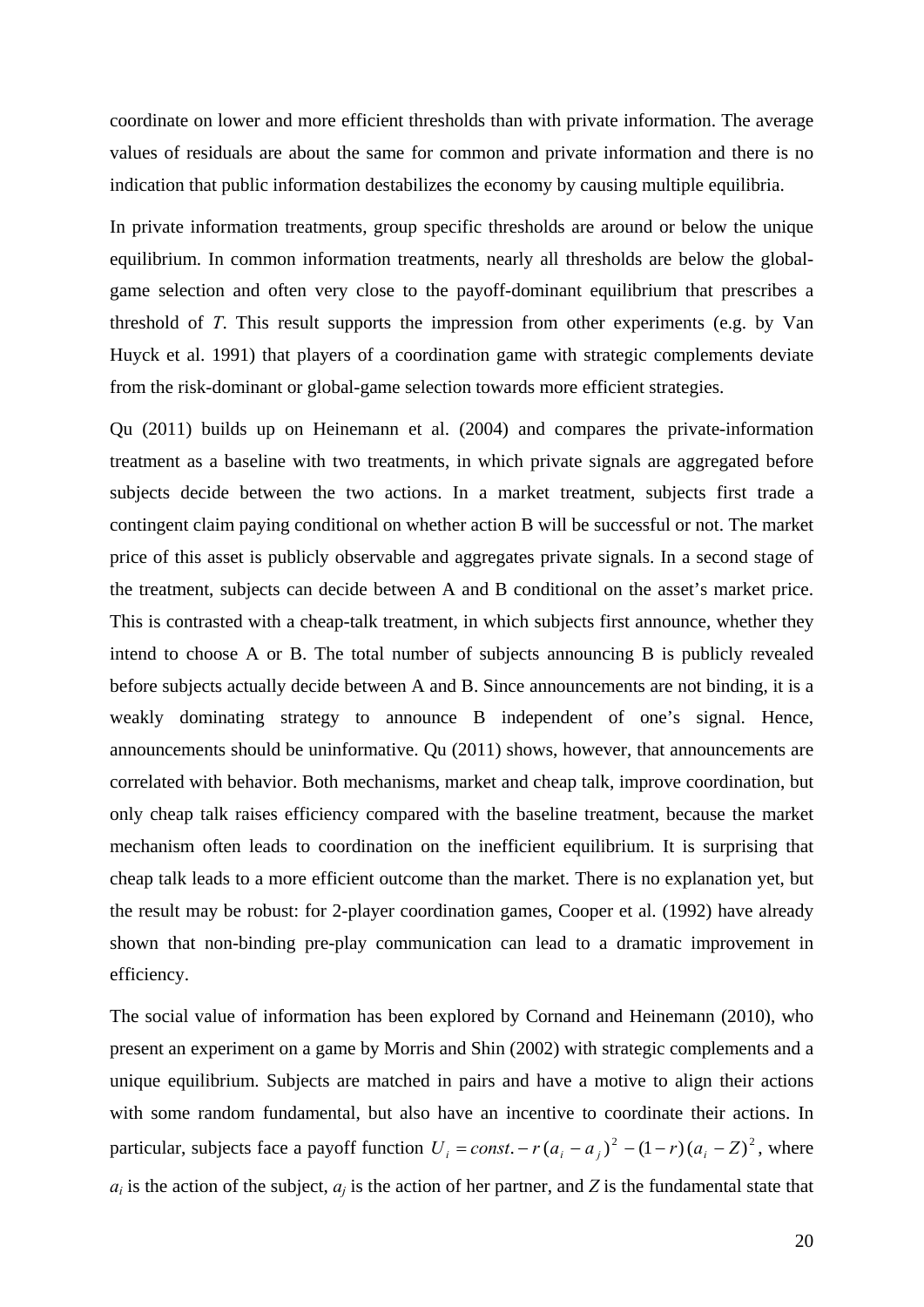is randomly drawn with a uniform distribution on [50, 450]. Thus, deviations of players' actions lead to a quadratic loss, as do deviations from the fundamental. The relative importance of coordination is governed by parameter *r* that was varied in the experiment. Each subject receives two signals about the unknown state, one is a common signal *Y* that is shown to both players, while the other signal  $X_i$  is private. Private signals are drawn independently from each other and from the common signal. All signals have a uniform distribution in  $[Z - 10, Z + 10]$ . The game has a unique equilibrium, in which players choose

*Y r X r*  $a_i = \frac{1-r}{2-r}X_i + \frac{1}{2-r}$ 2  $\frac{1-r}{2}X_i + \frac{1}{2}Y$ . Note that, although both signals are equally precise, the equilibrium weight on the common signal exceeds  $\frac{1}{2}$ , if  $r > 0$ , i.e. if coordination matters.

In the experiment, subjects put a larger weight on the common than on the private signal, but the difference is smaller than prescribed by equilibrium. Cornand and Heinemann (2010) argue that behavior can be better explained by limited levels of reasoning: subjects put a larger weight on the common signal, because they realize that it is more informative about the likely action of the other player, but they do not account for other subjects also putting a higher weight on the common signal. By eliciting higher-order beliefs directly, Cornand and Heinemann (2010) find evidence that subjects also underestimate the importance of common information for predicting the likely beliefs of other players. For explaining data, limited levels of reasoning and non-Bayesian updating of higher-order beliefs need to be combined.

These results have interesting implications for the welfare effects of public announcements. Morris and Shin (2002) show that public announcements may reduce expected welfare, because the large weight that players put on common signals may divert their choices from the expected fundamental. In financial markets, we often have situations in which predicting the likely behavior of others raises one's payoff by lowering the payoff of those who do a worse job in predicting others' beliefs. In such environments, coordination affects single players' payoffs, but not welfare; the coordination part is a zero-sum game. Here, public information reduces expected welfare if the precision of public signals is sufficiently low. Cornand and Heinemann (2010) show that for the low weights that actual players attribute to common signals in the experiment, the welfare effects of public announcements are always positive. Thus, bounded rationality does not only reduce the probability of inefficient herding (see above) but also prevents negative welfare effects of transparency.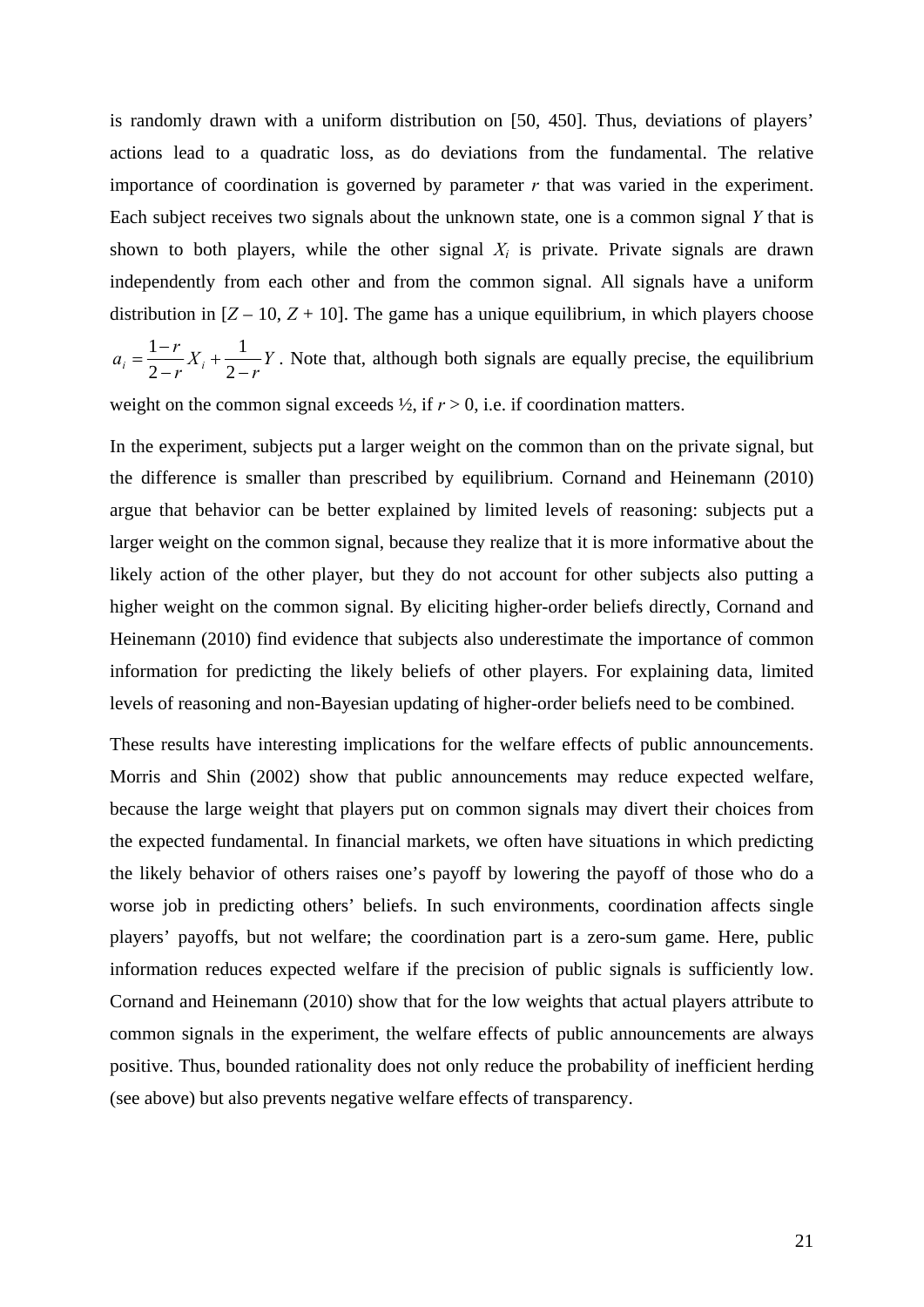## **8. The Power of Sunspots**

In games with multiple equilibria, agents may condition their actions on events that are unrelated to the game. If all traders believe that a bank will collapse if a sport event brings a certain result, the best response is to run the bank when the result actually occurs. Cass and Shell (1983) show: whenever there are multiple equilibria, there are also sunspot equilibria, in which agents condition their actions on publicly observable but intrinsically uninformative signals. Even though these signals are uninformative they may serve as focal points for agents' beliefs. A common belief that a selected equilibrium depends on some unrelated but commonly observable event (sunspot) is self-fulfilling. The experiments described in the previous section did not have unrelated events in the controlled conditions. To test, whether "sunspots" may affect behavior, we need a design in which an unrelated event is semantically sufficiently strong to raise common beliefs among players that they should condition their actions on the event.

Fehr, Heinemann, and Llorente-Saguer (2011) present an experiment that reliably generates sunspot equilibria. They analyze how the likelihood that unrelated signals affect behavior depends on the structure and distribution of signals. The basic game is a coordination game repeatedly played by groups of 6 subjects.

In each round, each subject is randomly matched with another subject from the same group and chooses a number from 0 to 100. A subject's payoff is higher, the closer his number is to the number chosen by his partner. Let  $a_i$  and  $a_j$  be the chosen numbers of the two subjects. The payoff for each is given by

$$
\pi_i(a_i, a_j) = 200 - \frac{1}{50} \cdot (a_i - a_j)^2.
$$

Thus, the payoff is at most 200. It is reduced by the quadratic difference between choices. In this game, any number in [0, 100] is an equilibrium and all equilibria are efficient. They differ in the degree of strategic risk. The least risky strategy is to choose 50. If you choose 50, the difference to your partner's choice can be at most 50 giving you a payoff of at least 150. This strategy is maximin, it is risk dominant, and it is the only symmetric equilibrium. In the experiment, subjects are re-matched within their group each period and repeat the game 80 times. In this baseline treatment, however, they quickly converge to all choosing 50.

The other treatments provide subjects with extrinsic information ("sunspots"). Subjects receive signals that are randomly drawn and may be 0 or 100. Since signals are in the same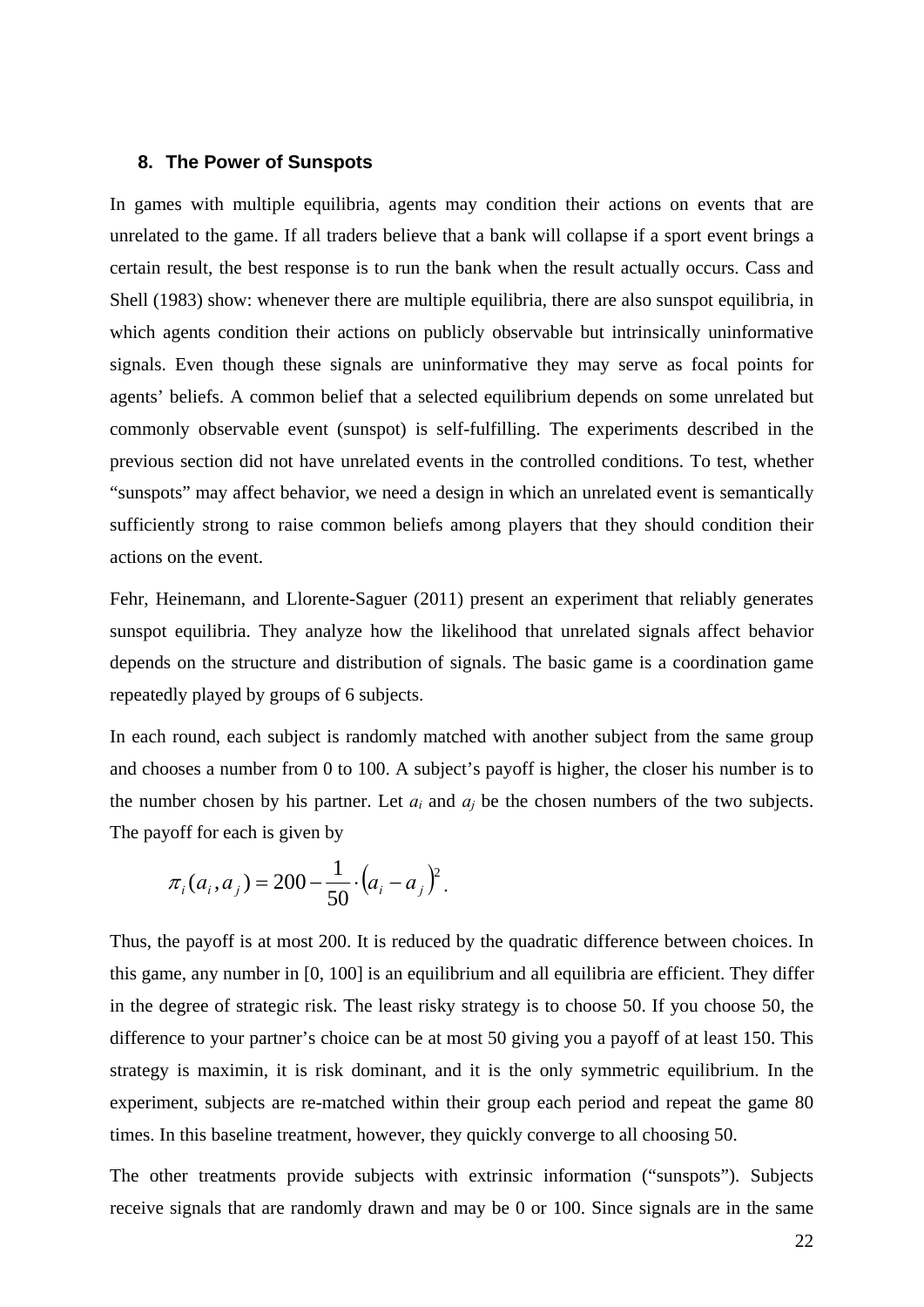space as actions, they are salient in the sense that participants can easily relate them to the problem of choosing a number. Signals provide focal points for actions that may overcome the incentive to minimize strategic risk. In this game strategies can be ordered by risk dominance: a strategy is riskier if it is further away from 50. This order is used to measure the power of sunspots. If an extrinsic signal draws actions further away from 50 than another signal, we may say that the former is more powerful.

Signals are introduced as in the following example for Treatment CP. The computer randomly selects a number Z that may be 0 or 100 with probability  $\frac{1}{2}$ . You do not know Z, but you receive two hints X and Y that are also either 0 or 100. Each of these hints is "correct" (equal to Z) with 75% probability. With 25% probability it indicates the "wrong" state. Hint Y is the same for you and your partner. Hint numbers X are drawn independently for you and your partner and may therefore differ from each other.

The payoff function is the same as before. Instructions and a quiz make sure that subjects understand that their payoffs only depend on their chosen numbers and not on any of the random numbers. Although the payoff function does not depend on signals, the set of equilibria gets larger. Any function mapping the common signal Y into the action space [0, 100] is an equilibrium. If all 6 subjects within a group coordinate on the same mapping, they are in equilibrium. Strategies that condition choices on private signals are no equilibrium and should be eliminated over time, because they do not survive iterative elimination of dominated strategies. Before analyzing behavior in Treatment CP, let us review the other treatments in this study.

In Treatment C, subjects receive just one common signal Y. This treatment is played by six groups. Five groups quickly converge to choosing the number indicated by Y. One group also coordinates on this equilibrium but needs more than 70 rounds to achieve this. In Treatment CC, subjects receive two common signals X and Y and subjects know that their respective partner gets the same two signals. This treatment is also played by six groups. Five groups quickly converge to choosing the average of the two signals  $(X+Y)/2$ . The remaining group comes close to this but is never perfectly coordinated. Results from Treatments C and CC indicate that pure public signals with a salient message are strong enough focal points to overcome the higher strategic risk associated with deviations from 50.

In three treatments subjects receive private signals only. Recall that conditioning actions on private signals is not an equilibrium. When the probability that one's partner receives the same signal is as low as 62.5%, subjects quickly learn to ignore their signals and converge to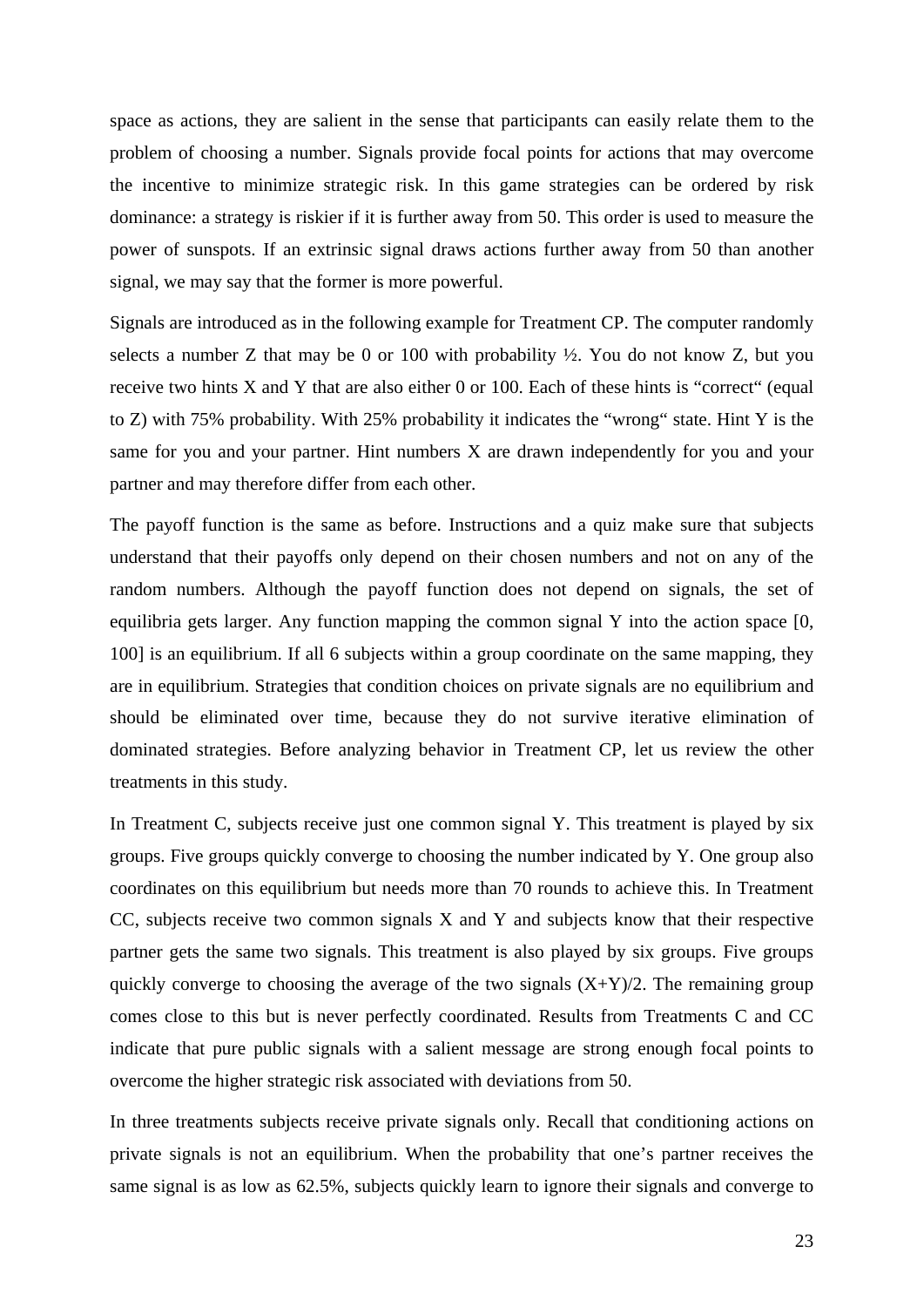playing 50. In two treatments the probability that the respective partner receives the same signal is 90%. Here, most groups converge to 50, but 4 out of 12 groups coordinate on sunspot-driven strategies, either following their signals or choosing 10 [90] conditional on the signal being 0 [100]. This show that salient messages may affect behavior in coordination games even if this is not an equilibrium. The power of extrinsic signals seems to be continuously increasing in the likelihood that the partner gets the same signal and reaches its maximum if signals are publicly provided.

While treatments with pure common signals reliably generate sunspot equilibria and imprecise private signals are neglected, the combination of common and imprecise private signals in Treatment CP (described above) leads to rather diverse patterns of behavior. Treatment CP is played by 12 groups. Figure 9 displays the average actions over 10 periods for each of these groups conditional on the 4 possible combinations of common (public) and private signal. Only one group (26) converges to the risk dominant equilibrium 50. Five groups converge to follow the public signal and choose Y, while two groups (24 and 29) coordinate on another sunspot equilibrium and choose 25 if the common signal is 0 and 75 if the common signal is 100. Three more groups (28, 32, and 34) are not fully coordinated, but close to this interior sunspot equilibrium. In one group (25), private signals affect behavior until the end. Subjects in this group do not manage to coordinate their choices.

These results indicate that extrinsic private signals have larger effects on behavior, if they are combined with public signals of similar salience. Comparing Treatments CP and C shows that the power of extrinsic public signals is reduced, if they are accompanied by private signals. Since players quickly converge to an equilibrium for pure public signals or pure private signals with low precision, these information settings have no effect on average payoffs. With highly correlated private signals, however, or when private and public signals are combined, subjects are less coordinated and achieve lower payoffs. Hence, sunspots may also have negative welfare effects.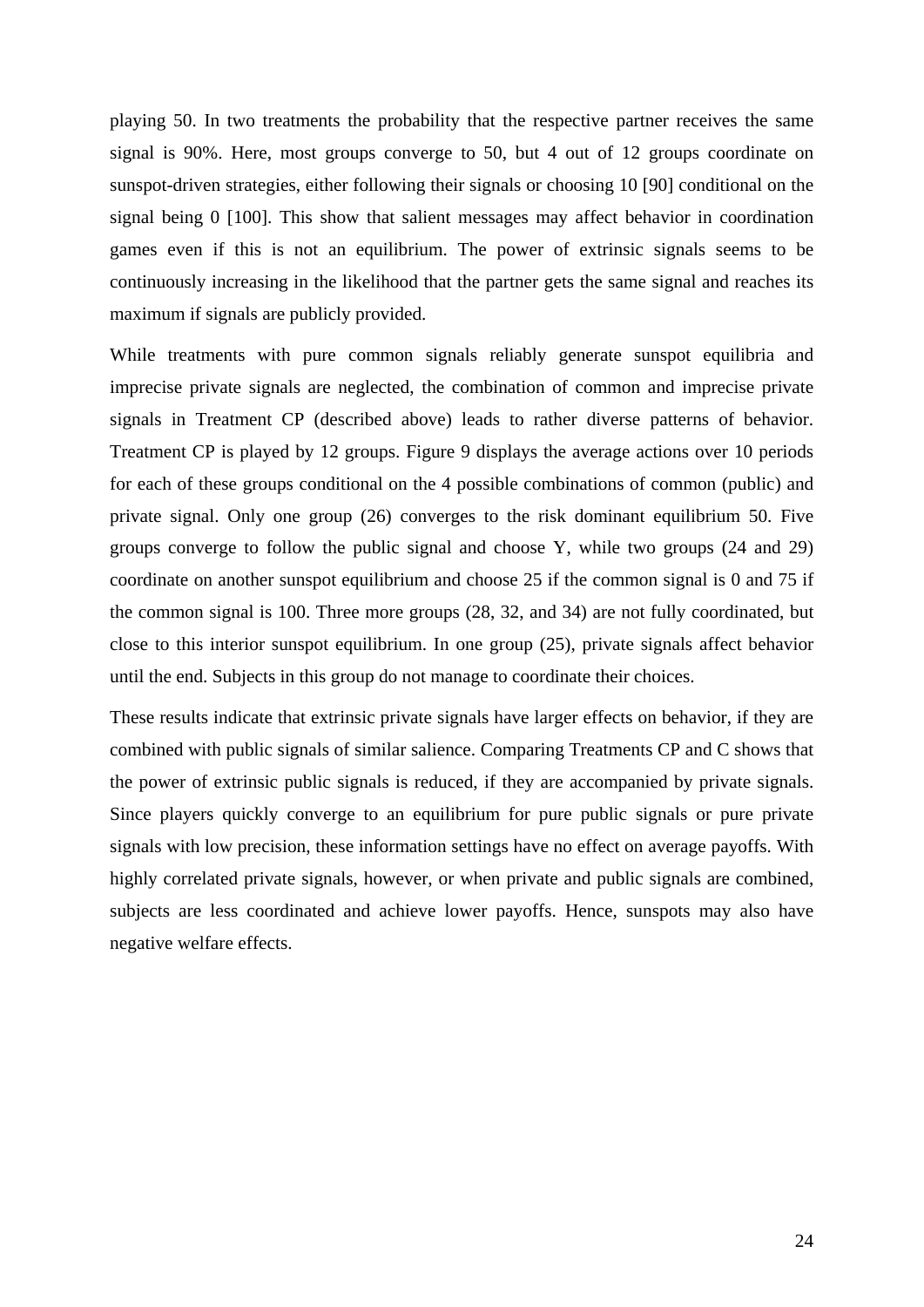

Figure 9: Average actions conditional on realized signals.

This experiment shows that sunspot equilibria are not just a theoretical curiosity. While global-game experiments, discussed in the previous section, give the impression that actions are fairly predictable by parameters of the payoff function even in games with multiple equilibria, the sunspot experiment recalls worries about destabilizing features of announcements. If salient messages may cause a swing of beliefs, they may counteract political measures that are taken to exploit comparative statics. If, for example, an increase in transaction costs is being communicated as a sign of weakness, it may actually trigger a speculative attack, although an increase in transaction costs should rather reduce the probability of an attack. Note, however, that in the sunspot experiment all equilibria yield the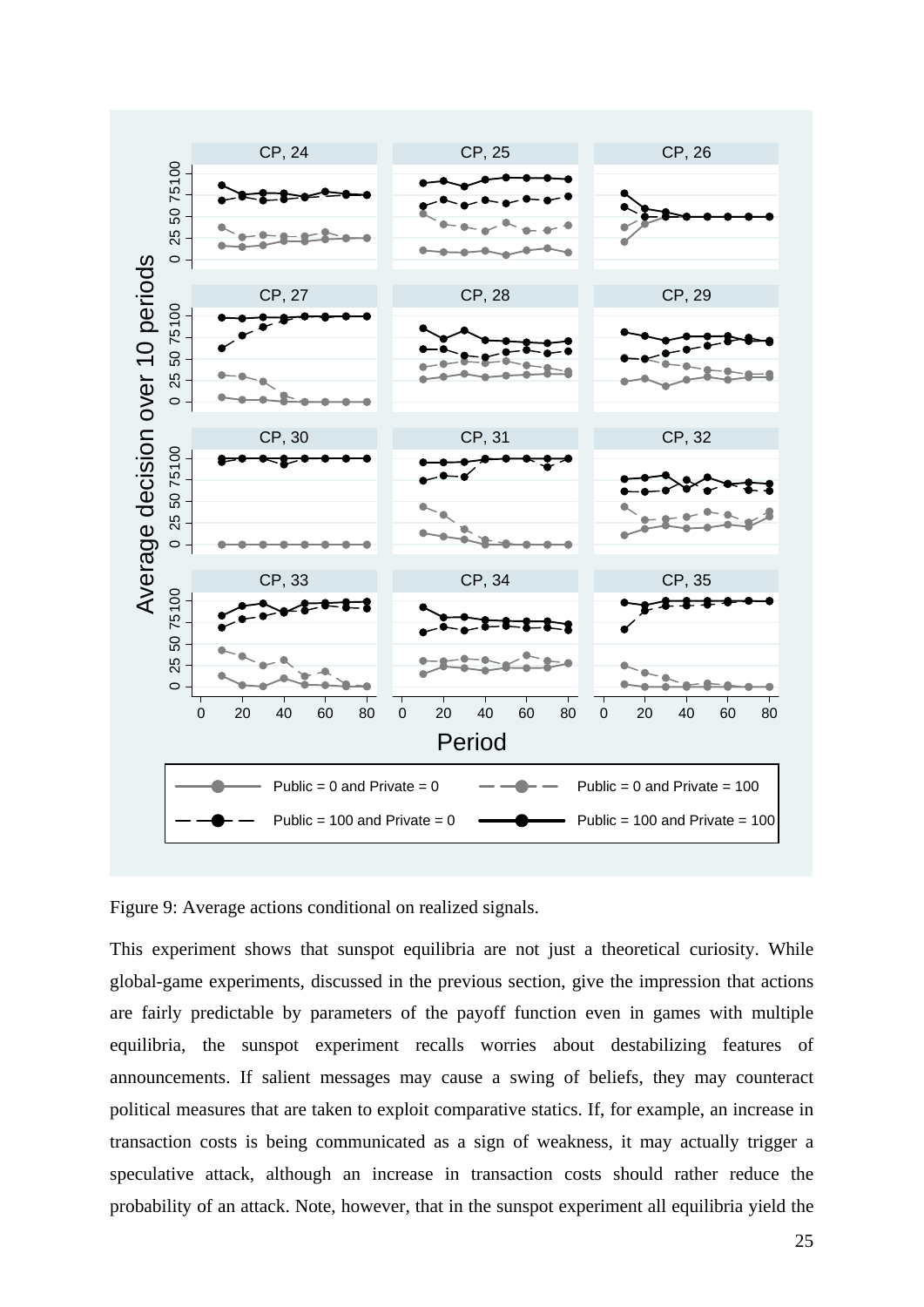same payoffs, because in each equililbrium all players are perfectly coordinated. Equilibria differ by their levels of strategic risk, and sunspots are sufficiently strong to overcome risk dominance. In the refinancing games, discussed before, equilibria could be ordered by payoff dominance. It is yet an open question, whether sunspots can be sufficiently strong to coordinate players in a laboratory on a payoff-dominated equilibrium.

## 9. **Conclusion**

Laboratory experiments are a strong scientific tool to analyze basic properties of behavior and complement our theoretical knowledge. In situations of multiple equilibria, experiments can tell us which equilibrium is selected and how the selection can be influenced towards a socially desired outcome. Systematic deviations from rationality are frequently observed and the lab allows testing behavioral theories that provide potential explanations for these deviations. The interaction of theory and experiments advances both branches of research and, of course, there is a fruitful relation to field empirics as well. Here, I concentrated on those aspects of financial crises, where experiments provide us a better view and understanding of theoretical results. We may learn how the different theories should be used to appraise a given situation.

In particular, we may conclude:

- 1. Bubbles are unlikely to arise in a market in which traders experienced a bubble before.
- 2. Bubbles are more likely to arise if there is a lack of common knowledge about the time when a bubble is bound to burst.
- 3. People apply limited levels of reasoning. This reduces the likelihood of herding behavior and the relative weight attributed to public as compared to private signals.

Each financial crisis is related to a failure in refinancing debt. Refinancing games are coordination games, for which we can develop a good understanding if we combine theory and experiments.

- 4. Behavior in coordination games with multiple equilibria is fairly predictable.
- 5. Actual behavior deviates from the global-game selection in direction to more efficient strategies.
- 6. Comparative statics follows the global-game selection and is intuitive.
- 7. The global-game selection gives a good recommendation for individual behavior.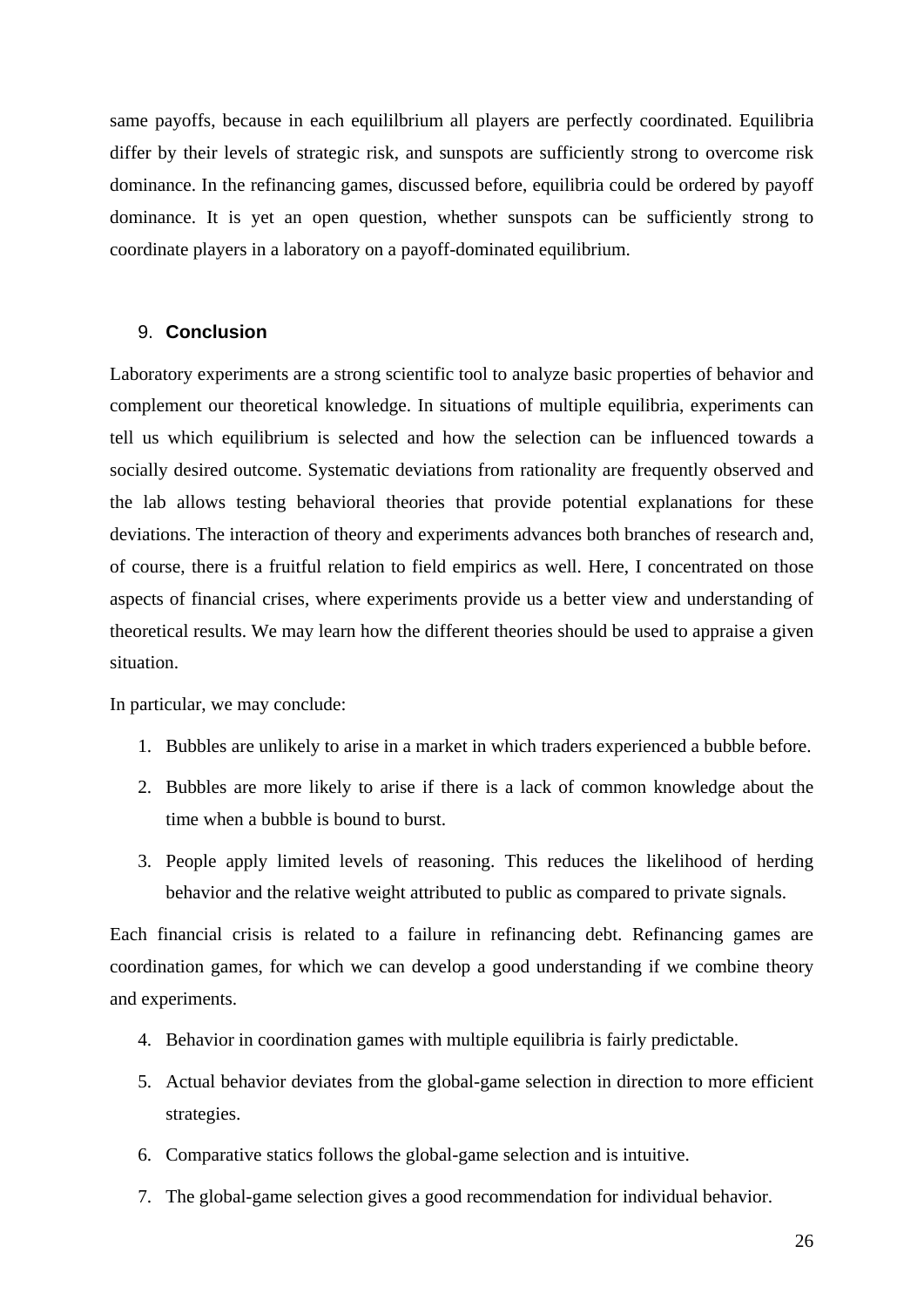8. Better information leads to more efficient coordination.

Provided that different equilibria yield the same payoffs:

- 9. Extrinsic information may affect behavior and even lead to coordination on nonequilibrium strategies. Sunspots matter!
- 10. Extrinsic private information may reduce the ability to coordinate and lead to welfare losses.

There is a large gap to bridge from laboratory environments to financial markets and macroeconomic settings. Theories bridge this gap. With experiments we can test theoretical predictions in the lab and develop behavioral theories that may also apply to large markets.

## **References**

Abreu, Dilip, and Markus Brunnermeier (2002), Bubbles and Crashes, *Econometrica* 71, 173– 204.

Anderson, Lisa R., and Charles A. Holt (1997), Information Cascades in the Laboratory, *American Economic Review* 87, 847-862.

Aschinger, Gerhard (2001): *Währungs- und Finanzkrisen*, Vahlen, München.

Brunnermeier, Markus, and John Morgan (2010), Clock Games: Theory and Experiments, *Games and Economic Behavior*, *Games and Economic Behavior* 68, 532-550.

Brunnermeier, M., and L. Pedersen (2009), Market Liquidity and Funding Liquidity, *Review of Financial Studies* 22, 2201-2238.

Carlsson, Hans, and Erik van Damme (1993), Global Games and Equilibrium Selection, *Econometrica* 61, 989–1018.

Cass, D. and K. Shell (1983), Do sunspots matter? *Journal of Political Economy* 91, 193–227.

Cifuentes, R., G. Ferruci, and H.S. Shin (2005), Liquidity Risk and Contagion, *Journal of the European Economic Association* 3, 556-566.

Cooper, Russel, Douglas V. DeJong, Robert Forsythe, and Thomas W. Ross (1992), Communication in Coordination Games, *Quarterly Journal of Economics* 107, 739-771.

Cornand, C., and F. Heinemann (2010), Measuring Agents' Reaction to Private and Public Information in Games with Strategic Complementarities, CESifo Working Paper 2947, http://anna.ww.tu-berlin.de/~makro/Heinemann/download/ch\_3.pdf .

Diamond, D., and Ph. Dybvig (1983), Bank Runs, Liquidity and Deposit Insurance, *Journal of Political Economy* 91, 401-419.

Dufwenberg, Martin, Tobias Lindqvist, and Evan Moore (2005), Bubbles and Experience: An Experiment on Speculation, *American Economic Review* 95, 1731-37.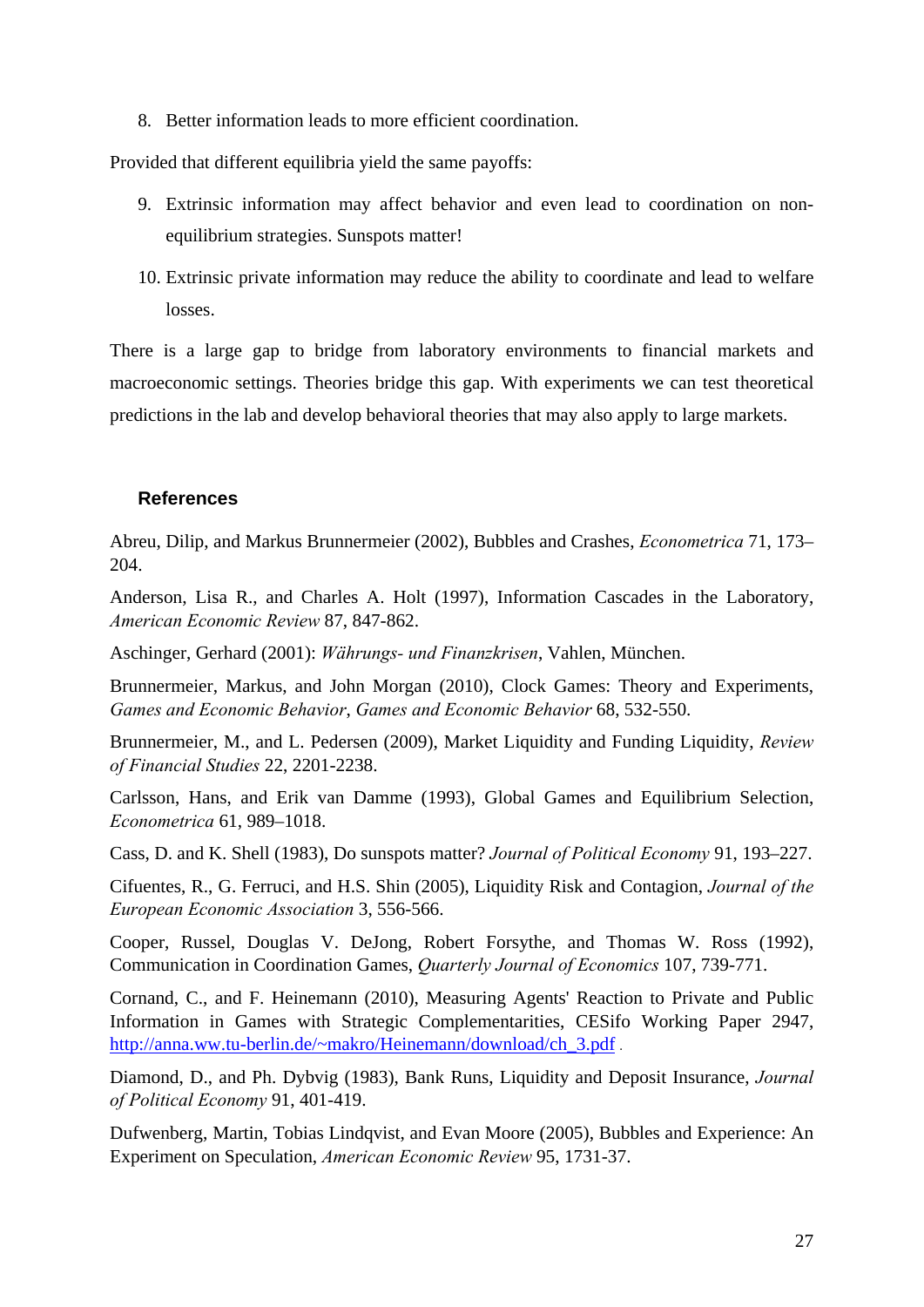Fehr, Dietmar, Frank Heinemann, and Aniol Llorente-Saguer (2011), The Power of Sunspots, SFB Discussion Paper 2011-070, http://www.macroeconomics.tuberlin.de/fileadmin/fg124/heinemann/downloads/sunspots-2011.pdf .

Heinemann, Frank, Rosemarie Nagel, and Peter Ockenfels (2004), The Theory of Global Games on Test: Experimental Analysis of Coordination Games with Public and Private Information. *Econometrica* 72, 1583–99.

Heinemann, Frank, Rosemarie Nagel, and Peter Ockenfels (2009), Measuring Strategic Uncertainty in Coordination Games, *Review of Economic Studies* 76, 181-221.

Kaminsky, G. and C. Reinhart (1999), The Twin Crises: The Causes of Banking and Balanceof-Payments Crises, *American Economic Review* 89, 473-500.

Kindleberger, Charles P., and Robert Z. Aliber (2005), *Manias, Panics, and Crashes: A History of Financial Crises*, 5th edition, Palgrave Macmillan.

Kübler, Dorothea, and Georg von Weizsäcker (2004), Limited Depth of Reasoning and Failure of Cascade Formation in the Laboratory, *Review of Economic Studies* 71, 425-442.

Minsky, H.P. (1972), Financial Instability Revisited: the Economics of Disaster, Boards of Governors of the Federal Reserve System,

http://fraser.stlouisfed.org/historicaldocs/dismech/download/59037/fininst\_minsky.pdf .

Morris, Stephen, and Hyun Song Shin (1998), Unique Equilibrium in a Model of Self-Fulfilling Currency Attacks, *American Economic Review* 88, 587-597.

Morris, S., and H.S. Shin (2002), Social Value of Public Information, *American Economic Review*, 92, 1522-1534.

Morris, Stephen, and Hyun Song Shin (2003), Global Games: Theory and Applications, in *Advances in Economics and Econometrics, the Eighth World Congress* (edited by M. Dewatripont, L. Hansen and S. Turnovsky), Cambridge University Press, 56-114.

Qu, Hong (2011), *How do market prices and cheap talk affect coordination*? Dissertation, Carnegie Mellon University.

Reinhart, Carmen, and Kenneth Rogoff (2009), *This Time is Different*, Princeton Univ. Press.

Schmidt, David, Robert Shupp, James M. Walker, and Elinor Ostrom (2003), Playing Safe in Coordination Games: the Roles of Risk Dominance, Payoff Dominance, and History of Play, *Games and Economic Behavior* 42, 281-299.

Schotter, Andrew, and Tanju Yorulmazer (2009), On the Severity of Bank Runs, *Journal of Financial Intermediation* 18, 217-241.

Smith, Vernon L., Gerry Suchanek, and Arlington W. Williams (1988), Bubbles, Crashes and Endogenous Expectations in Experimental Spot Asset Markets, *Econometrica* 56, 1119-51.

Sutter, Matthias, Jürgen Huber, and Michael Kirchler (2012), Bubbles and Information: An Experiment, *Management Science* 58, 384-393.

Tirole, Jean (1985), Asset Bubbles and Overlapping Generations, *Econometrica* 53, 1499- 1528.